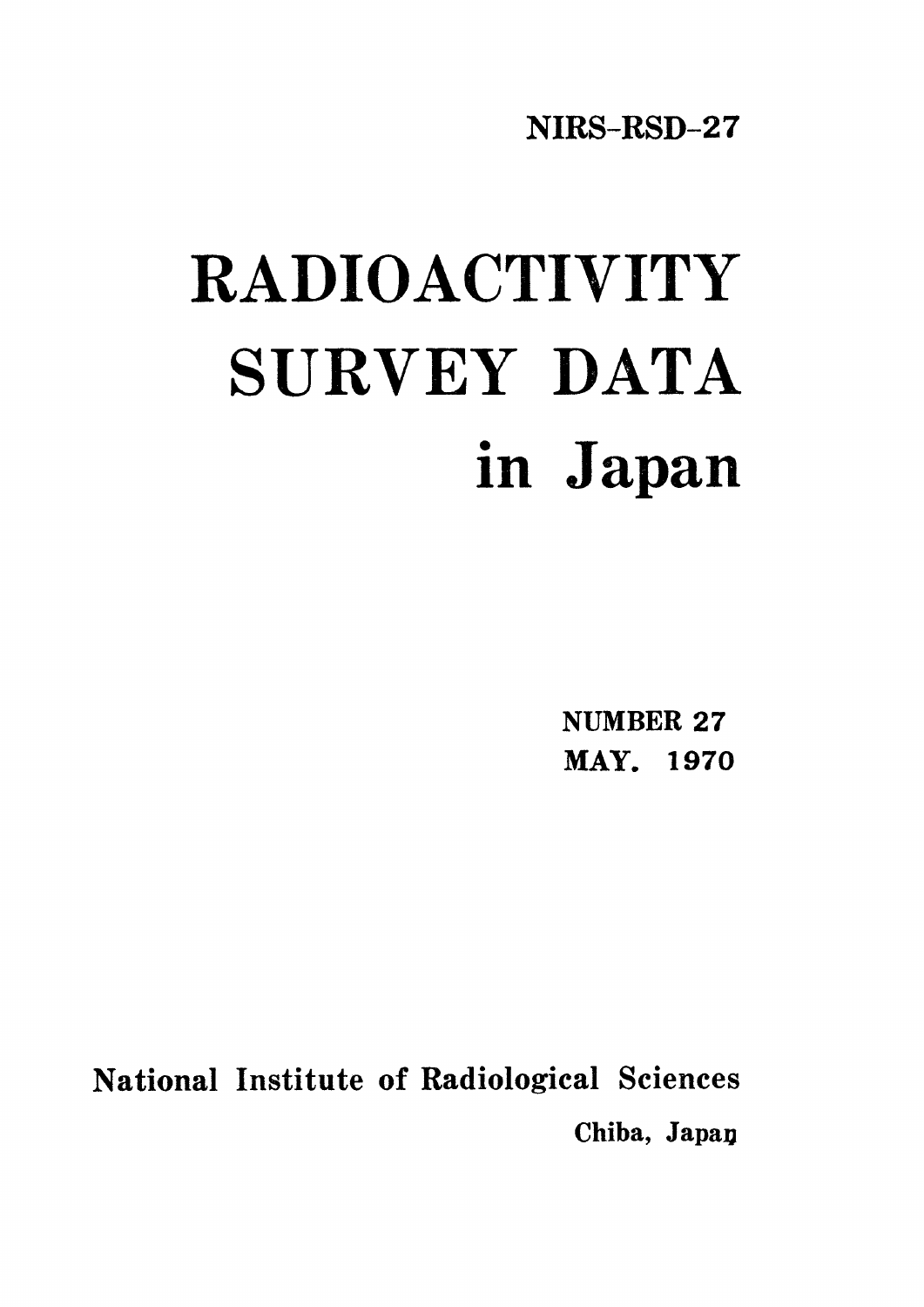## Radioactivity Survey Data in Japan

Number 27

Contents

May.1970

|                                                                                                                                                                                             | Page |                                                                                                                                                                                                                                                                            | Page     |
|---------------------------------------------------------------------------------------------------------------------------------------------------------------------------------------------|------|----------------------------------------------------------------------------------------------------------------------------------------------------------------------------------------------------------------------------------------------------------------------------|----------|
| Meteorological Data<br>Strontium-90, Cesium-137 and Cerium-144<br>in Air-borne Dust<br>(Japan Analytical Chemistry Research<br>$Institute) \dots \dots \dots \dots \dots \dots \dots \dots$ | 1    | Strontium-90 and Cesium-137 in Potable<br>Rain Water<br>(Japan Analytical Chemistry Research<br>$Institute) \dots \dots \dots \dots \dots \dots \dots$<br>Strontium-90 and Cesium-137 in Potable<br>Rain Water used by Lighthouses<br>(Japan Analytical Chemistry Research | 10       |
| Geographical Data                                                                                                                                                                           |      | $Institute) \dots \dots \dots \dots \dots \dots \dots$                                                                                                                                                                                                                     | 12       |
| Strontium-90, Cesium-137 and Cerium-144<br>in Soil<br>(Japan Analytical Chemistry Research<br>$Institute) \dots \dots \dots \dots \dots \dots \dots \dots$                                  | 5    | Dietary Data<br>Strontium-90 and Cesium-137 in Vegetables<br>(Japan Analytical Chemistry Research<br>Institute)<br>Strontium-90 and Cesium-137 in Powdered Milk                                                                                                            | 14       |
| <b>Water Data</b><br>Strontium-90 and Cesium-137 in Source Water<br>(Japan Analytical Chemistry Research<br><i>Insitute</i> )                                                               | 7    | (Japan Anaeytical Chemistry Research<br>$Institute) \dots \dots \dots \dots \dots \dots \dots$<br>Strontium-90 and Cesium-137 in Tea<br>(Japan Analytical Chemistry Research<br>Institute)                                                                                 | 16<br>17 |

National Institute of Radiological Sciences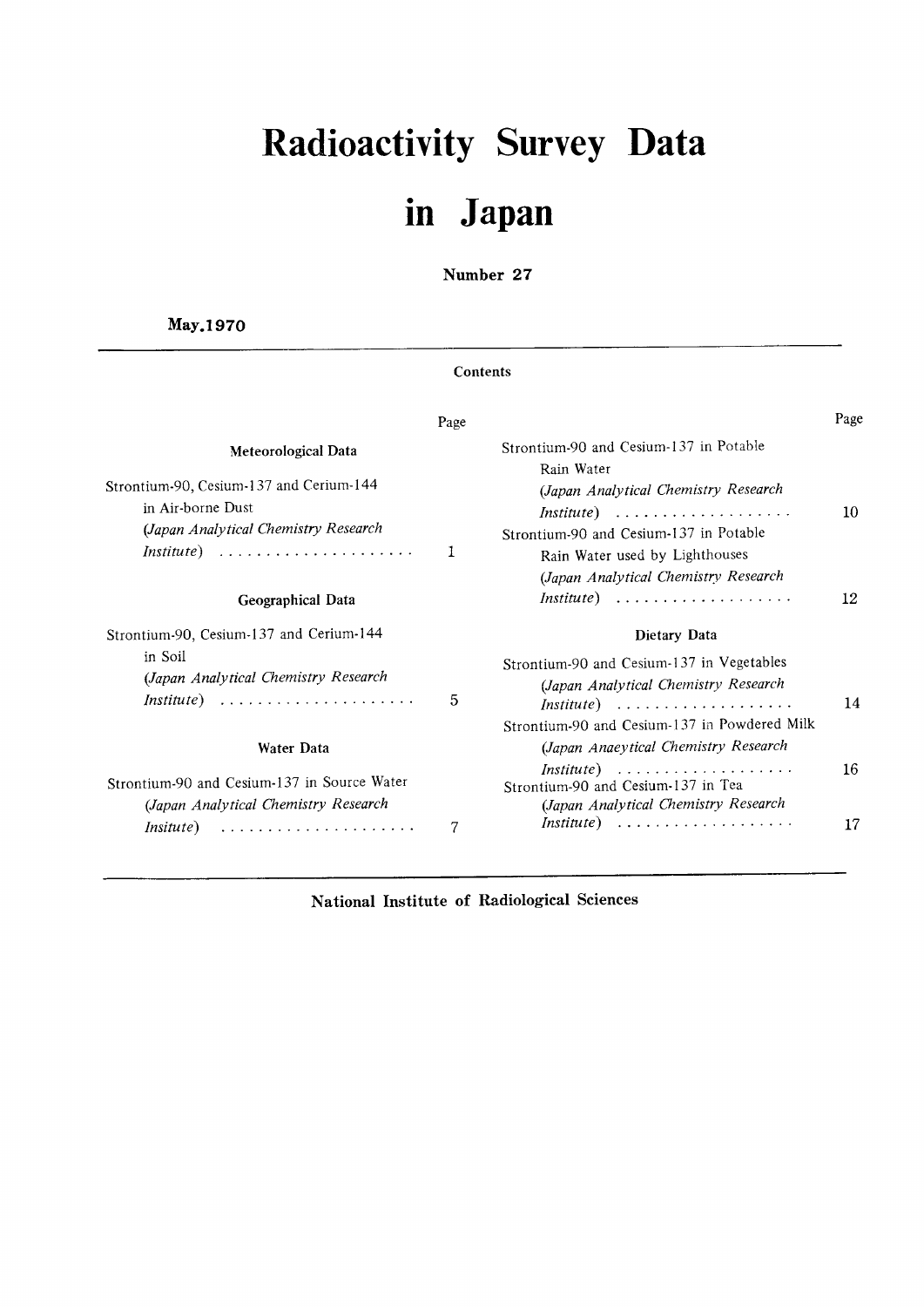## Meteorological Data

#### Strontium-90, Cesium-137 and Cerium-144 in Air-borne Dust

(Japan Analytical Chemistry Research Institute)

Since April 1969 Japan Analytical Chemistry Research Institute started the analyses of strontium-90, cesium-137 and cerium-144 content in air-borne dust.

Samples are collected by 9 prefectural public health laboratories, using a cottrell type dust collector (1,200 liters per hour).

Figure 1 shows the sampling locations. Results obtained during the period from April 1969 to March 1970, are shown in Table 1.



Table 1.  $^{90}$  Sr,  $^{137}$ Cs and  $^{144}$ Ce in Air-borne Dust - April, 1969 to March, 1970 -By T. Asari, M. Chiba and M. Kuroda (Japan Analytical Chemistry Research Institute) (Continued from Table 4, Issue No. 23, of this Publication)

| Location            | Duration<br>(days) | Air Inhaled<br>$\rm (m^2)$ | Efficiency<br>Cottrell $(\dot{\%})$ | 90 <sub>Sr</sub><br>$(pCi/10^6 l)$ | 137C <sub>S</sub><br>$(pCi/10^6 l)$ |
|---------------------|--------------------|----------------------------|-------------------------------------|------------------------------------|-------------------------------------|
| Apr. 1969           |                    |                            |                                     |                                    |                                     |
| Fukushima FUKUSHIMA | 24                 | 2160                       | 96                                  | 2.51                               | 5.30                                |
| Niigata NIIGATA     | 21                 | 1728                       | 95                                  | 1.11                               | 2.27                                |
| Mito IBARAGI        | 21                 | 20574                      | 70                                  | 0.74                               | 1.37                                |
| Shizuoka SHIZUOKA   | 22                 | 3240                       | 90                                  | 1.16                               | 6.21                                |
| Nagoya AICHI        | 19                 | 1620                       | 95                                  | 1.57                               | 1.94                                |
| Fukui FUKUI         | 20                 | 2160                       | 96                                  | 2.73                               | 3.81                                |
| Osaka OSAKA         | 14                 | 7768                       | 90                                  | 2.50                               | 3.78                                |
| Hiroshima HIROSHIMA | 28                 | 7400                       | 80                                  | 2.07                               | 2.95                                |
| Nagasaki NAGASAKI   | 16                 | 1800                       | 90                                  | 4.16                               | 7.19                                |
| May '69             |                    |                            |                                     |                                    |                                     |
| Fukushima FUKUSHIMA | 31                 | 2268                       | 97                                  | 3.74                               | 4.82                                |
| Niigata NIIGATA     | 21                 | 1728                       | 95                                  | 1.35                               | 2.05                                |
| Mito IBARAGI        | 24                 | 38880                      | 70                                  | 0.66                               | 1.27                                |
| Shizuoka SHIZUOKA   | 14                 | 3240                       | 90                                  | 1.57                               | 5.32                                |
| Nagova AICHI        | 15                 | 2160                       | 95                                  | 1.47                               | 2.16                                |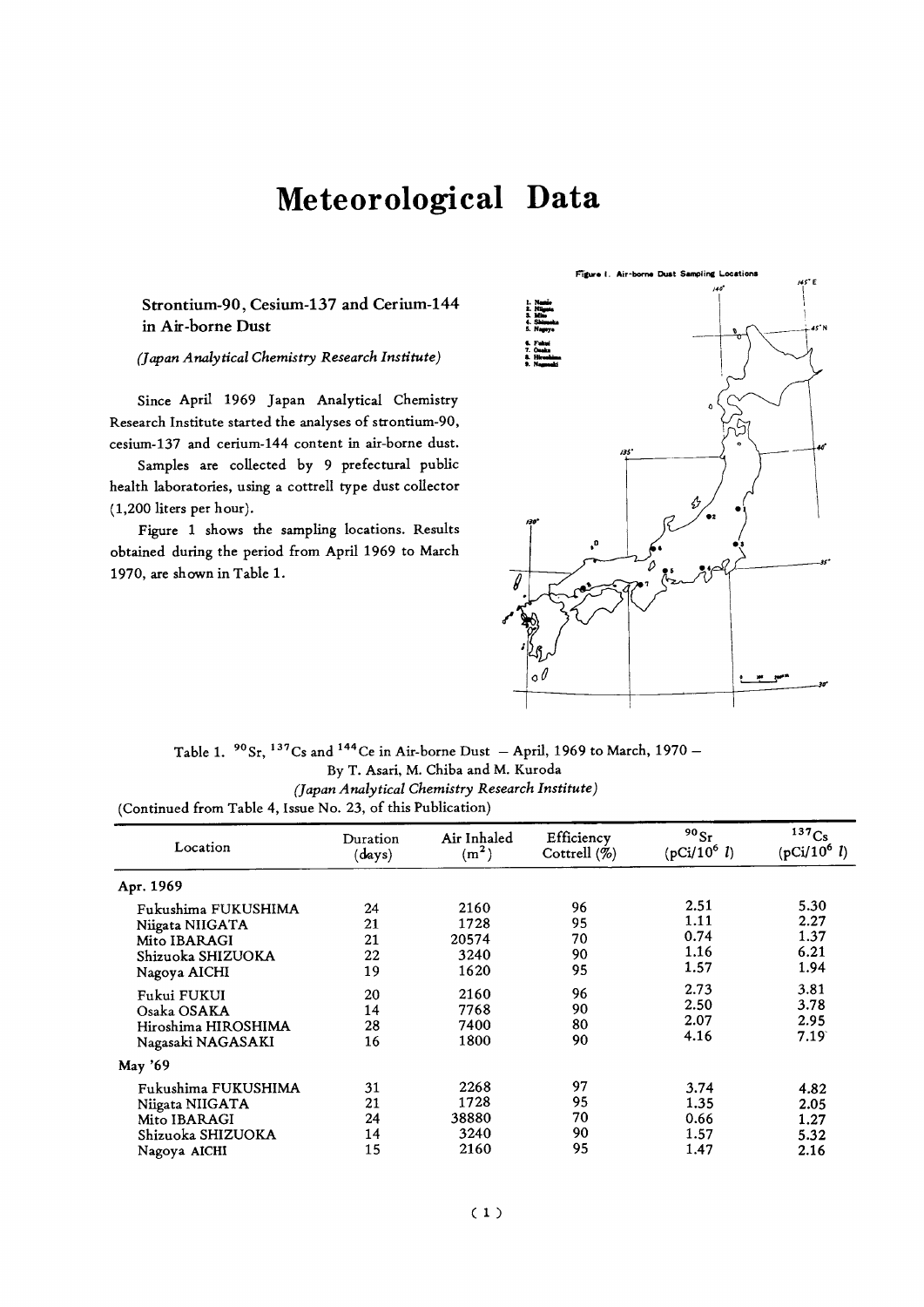|                     |                    |                                  |                               | 90Sr           | 137Cs          |
|---------------------|--------------------|----------------------------------|-------------------------------|----------------|----------------|
| Location            | Duration<br>(days) | Air Inhaled<br>(m <sup>2</sup> ) | Efficiency<br>Cottrell $(\%)$ | $(pCi/10^6 l)$ | $(pCi/10^6 l)$ |
| Fukui FUKUI         | 26                 | 2160                             | 96                            | 2.24           | 3.45           |
| Osaka OSAKA         | 16                 | 7324                             | 90                            | 2.61           | 3.47           |
| Hiroshima HIROSHIMA | 23                 | 7333                             | 80                            | 2.87           | 4.24           |
| Nagasaki NAGASAKI   | 21                 | 1800                             | 90                            | 3.11           | 4.37           |
| June '69            |                    |                                  |                               |                |                |
| Fukushima FUKUSHIMA | 31                 | 2268                             | 97                            | 2.51           | 3.45           |
| Niigata NIIGATA     | 29                 | 2160                             | 95                            | 1.07           | 2.06           |
| Mito IBARAGI        | 29                 | 35280                            | 70                            | 1.06           | 1.76           |
| Shizuoka SHIZUOKA   | 22                 | 3240                             | 90                            | 1.66           | 2.34           |
| Nagoya AICHI        | 16                 | 2340                             | 95                            | 1.49           | 2.32           |
| Fukui FUKUI         | 22                 | 2160                             | 96                            | 3.42           | 6.41           |
| Osaka OSAKA         | 22                 | 8333                             | 90                            | 2.58           | 3.11           |
| Hiroshima HIROSHIMA | 23                 | 6967                             | 80                            | 2.44           | 4.66           |
| Nagasaki NAGASAKI   | 23                 | 1800                             | 90                            | 4.26           | 5.26           |
| July '69            |                    |                                  |                               |                |                |
| Fukushima FUKUSHIMA | 29                 | 2400                             | 97                            | 1.31           | 1.52           |
| Niigata NIIGATA     | 22                 | 2728                             | 95                            | 0.47           | 1.13           |
| Mito IBARAGI        | 29                 | 38880                            | 70                            | 0.46           | 0.67           |
| Shizuoka SHIZUOKA   | 17                 | 3240                             | 90                            | 3.51           | 1.41           |
| Nagoya AICHI        | 12                 | 2340                             | 95                            | 1.32           | 1.94           |
| Fukui FUKUI         | 21                 | 2160                             | 96                            | 2.30           | 2.93           |
| Osaka OSAKA         | 22                 | 7614                             | 90                            | 2.62           | 4.34           |
| Hiroshima HIROSHIMA | 27                 | 7450                             | 80                            | 2.09           | 3.07           |
| Nagasaki NAGASAKI   | 22                 | 1800                             | 90                            | 1.18           | 2.40           |
| Aug. '69            |                    |                                  |                               |                |                |
| Fukushima FUKUSHIMA | 28                 | 2644                             | 97                            | 1.38           | 2.15           |
| Niigata NIIGATA     | 22                 | 1728                             | 95                            | 0.57           | 0.51           |
| Mito IBARAGI        | 25                 | 34560                            | 70                            | 0.39           | 0.63           |
| Shizuoka SHIZUOKA   | 19                 | 3240                             | 90                            | 3.13           | 2.03           |
| Nagoya AICHI        | 21                 | 2250                             | 95                            | 1.41           | 1.75           |
| Fukui FUKUI         | 21                 | 2160                             | 96                            | 1.17           | 1.31           |
| Osaka OSAKA         | 22                 | 8094                             | 90                            | 1.39           | 2.11           |
| Hiroshima HIROSHIMA | 22                 | 6733                             | 80                            | 1.88           | 2.31           |
| Nagasaki NAGASAKI   | 22                 | 1800                             | 90                            | 1.52           | 1.96           |
| Sept. '69           |                    |                                  |                               |                |                |
| Fukushima FUKUSHIMA | 30                 | 2264                             | 97                            | 2.15           | 3.21           |
| Niigata NIIGATA     | 30                 | 2592                             | 95                            | 1.01           | 1.48           |
| Mito IBARAGI        | 30                 | 43200                            | 70                            | 0.35           | 0.41           |
| Shizuoka SHIZUOKA   | 15                 | 3240                             | 90                            | 2.65           | 2.29           |
| Nagoya AICHI        | 27                 | 2790                             | 95                            | 0.86           | 1.45           |
| Fukui FUKUI         | 30                 | 5112                             | 96                            | 1.20           | 1.74           |
| Osaka OSAKA         | 14                 | 7447                             | 90                            | 1.71           | 2.40           |
| Hiroshima HIROSHIMA | 28                 | 7817                             | 80                            | 2.04           | 2.95           |
| Nagasaki NAGASAKI   | 30                 | 2000                             | 90                            | 1.13           | 2.41           |
| Oct. '69            |                    |                                  |                               |                |                |
| Fukushima FUKUSHIMA | 30                 | 4988                             | 97                            | 2.72           | 2.87           |
| Niigata NIIGATA     | 27                 | 3732                             | 96                            | 0.42           | 0.73           |
| Mito IBARAGI        | 30                 | 77760                            | 70                            | 0.25           | 0.25           |
| Shizuoka SHIZUOKA   | 18                 | 3240                             | 90                            | 1.45           | 2.64           |
| Nagoya AICHI        | 26                 | 2880                             | 95                            | 2.47           | 3.25           |
| Fukui FUKUI         | 31                 | 11520                            | 96                            | 3.86           | 4.88           |
| Osaka OSAKA         | 29                 | 8416                             | 90                            | 3.62           | 4.82           |
| Hiroshima HIROSHIMA | 22                 | 8000                             | 80                            | 1.75           | 2.74           |
| Nagasaki NAGASAKI   | 27                 | 2400                             | 90                            | 1.70           | 3.96           |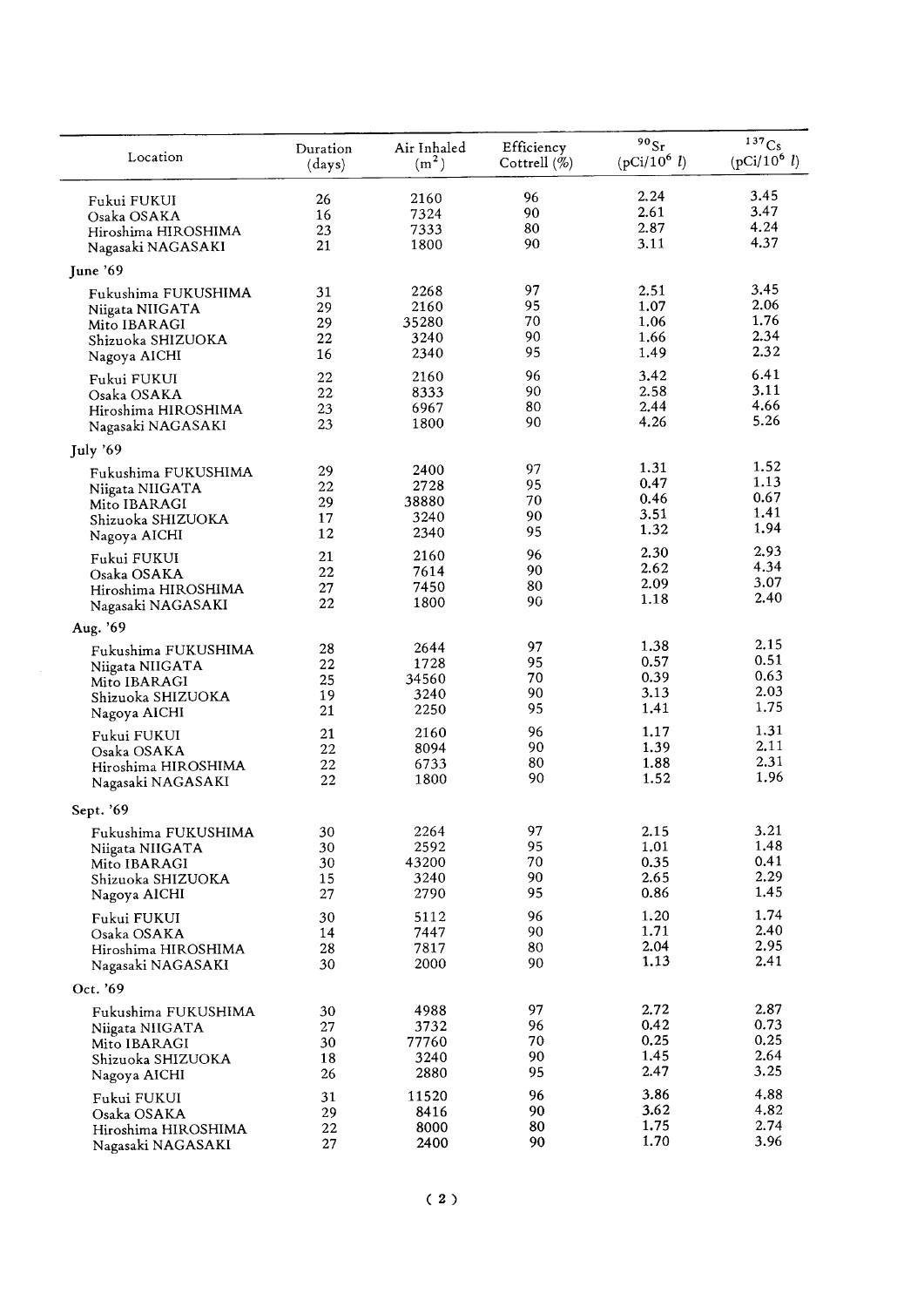| Location               | Duration         | Air Inhaled       | Efficiency   | $90$ Sr        | 137Cs          |
|------------------------|------------------|-------------------|--------------|----------------|----------------|
|                        | (days)           | (m <sup>2</sup> ) | Cottrell (%) | $(pCi/10^6 l)$ | $(pCi/10^6 l)$ |
| Nov. '69               |                  |                   |              |                |                |
| Fukushima FUKUSHIMA    | 17               | 6877              | 97           | 0.79           | 0.59           |
| Niigata NIIGATA        | 21               | 2031              | 96           | 0.42           | 0.65           |
| Mito IBARAGI           | 24               | 34560             | 70           | 0.12           | 0.19           |
| Shizuoka SHIZUOKA      | 29               | 3240              | 90           | 2.03           | 8.49           |
| Nagoya AICHI           | 13               | 1890              | 95           | 1.88           | 2.46           |
| Fukui FUKUI            | 24               | 5040              | 96           | 1.16           | 1.40           |
| Osaka OSAKA            | 16               | 8300              | 90           | 1.28           | 1.33           |
| <b>Tottori TOTTORI</b> | 2                | 336               | 97           | 1.70           | 5.40           |
| Hiroshima HIROSHIMA    | 25               | 6917              | 80           | 0.96           | 1.58           |
| Nagasaki NAGASAKI      | 21               | 1800              | 90           | 1.15           | 2.60           |
| Dec. '69               |                  |                   |              |                |                |
| Fukushima FUKUSHIMA    | ${\bf 5}$        | 7318              | 97           | 0.39           | 0.61           |
| Niigata NIIGATA        | 22               | 2011              | 96           | 0.69           | 0.44           |
| Mito IBARAGI           | 24               | 34560             | 70           | 0.08           | 0.12           |
| Shizuoka SHIZUOKA      | 21               | 3240              | 90           | 1.08           | 2.70           |
| Nagoya AICHI           | 12               | 2160              | 95           | 0.85           | 0.75           |
| Fukui FUKUI            | 22               | 3600              | 96           | 0.72           | 0.89           |
| Osaka OSAKA            | 13               | 8208              | 90           | 1.02           | 1.50           |
| Tottori TOTTORI        | 4                | 526               | 97           | 1.77           | 4.74           |
| Tottori TOTTORI        | 4                | 540               | 97           | 1.20           | 2.20           |
| Hiroshima HIROSHIMA    | 22               | 6650              | 80           | 0.75           | 1.68           |
| Nagasaki NAGASAKI      | 22               | 1800              | 90           | 2.04           | 3.62           |
| Jan. '70               |                  |                   |              |                |                |
| Fukushima FUKUSHIMA    | $\boldsymbol{2}$ | 4860              | 97           | 1.44           | 2.65           |
| Niigata NIIGATA        | 12               | 2283              | 96           | 0.47           | 0.41           |
| Mito IBARAGI           | 24               | 38880             | 70           | 0.07           | 0.08           |
| Shizuoka SHIZUOKA      | 22               | 3240              | 90           | 0.91           | 3.17           |
| Nagoya AICHI           | 13               | 2340              | 95           | 0.88           | 1.45           |
| Fukui FUKUI            | 21               | 3600              | 95           | 0.60           | 1.01           |
| Osaka OSAKA            | 15               | 7955              | 90           | 0.62           | 0.84           |
| Tottori TOTTORI        | 25               | 759               | 97           | 2.36           | 5.46           |
| Hiroshima HIROSHIMA    | 17               | 7050              | 80           | 0.33           | 0.40           |
| Nagasaki NAGASAKI      | 19               | 1800              | 90           | 1.43           | 2.59           |
| Feb. '70               |                  |                   |              |                |                |
| Fukushima FUKUSHIMA    | 2                | 4680              | 97           | 2.87           | 3.43           |
| Niigata NIIGATA        | 22               | 2004              | 96           | 1.17           | 0.80           |
| Mito IBARAGI           | 25               | 34020             | 70           | 0.11           | 0.20           |
| Shizuoka SHIZUOKA      | 22               | 3240              | 90           | 1.60           | 8.64           |
| Nagoya AICHI           | 15               | 1980              | 95           | 1.34           | 1.97           |
| Fukui FUKUI            | 25               | 2952              | 96           | 0.57           | 1.69           |
| Osaka OSAKA            | 15               | 8103              | 90           | 1.22           | 2.38           |
| Tottori TOTTORI        | 8                | 404               | 97           | 2.45           | 5.24           |
| Tottori TOTTORI        | 3                | 543               | 97           | 1.60           | 3.00           |
| Tottori TOTTORI        | 5                | 761               | 97           | 1.30           | 3.10           |
| Hiroshima HIROSHIMA    | 26               | 8000              | 80           | 0.44           | 0.72           |
| Nagasaki NAGASAKI      | 24               | 1800              | 90           | 2.12           | 4.81           |
| Mar. '70               |                  |                   |              |                |                |
| Fukushima FUKUSHIMA    | $\boldsymbol{2}$ | 5280              | 97           | 1.23           | 2.93           |
| Niigata NIIGATA        | 27               | 2542              | 96           | 0.67           | 1.16           |
| Mito IBARAGI           | 29               | 38880             | 70           | 0.14           | 0.23           |
| Shizuoka SHIZUOKA      | 22               | 3240              | 90           | 1.83           | 3.68           |
| Nagoya AICHI           | 14               | 1980              | 95           | 1.40           | 2.28           |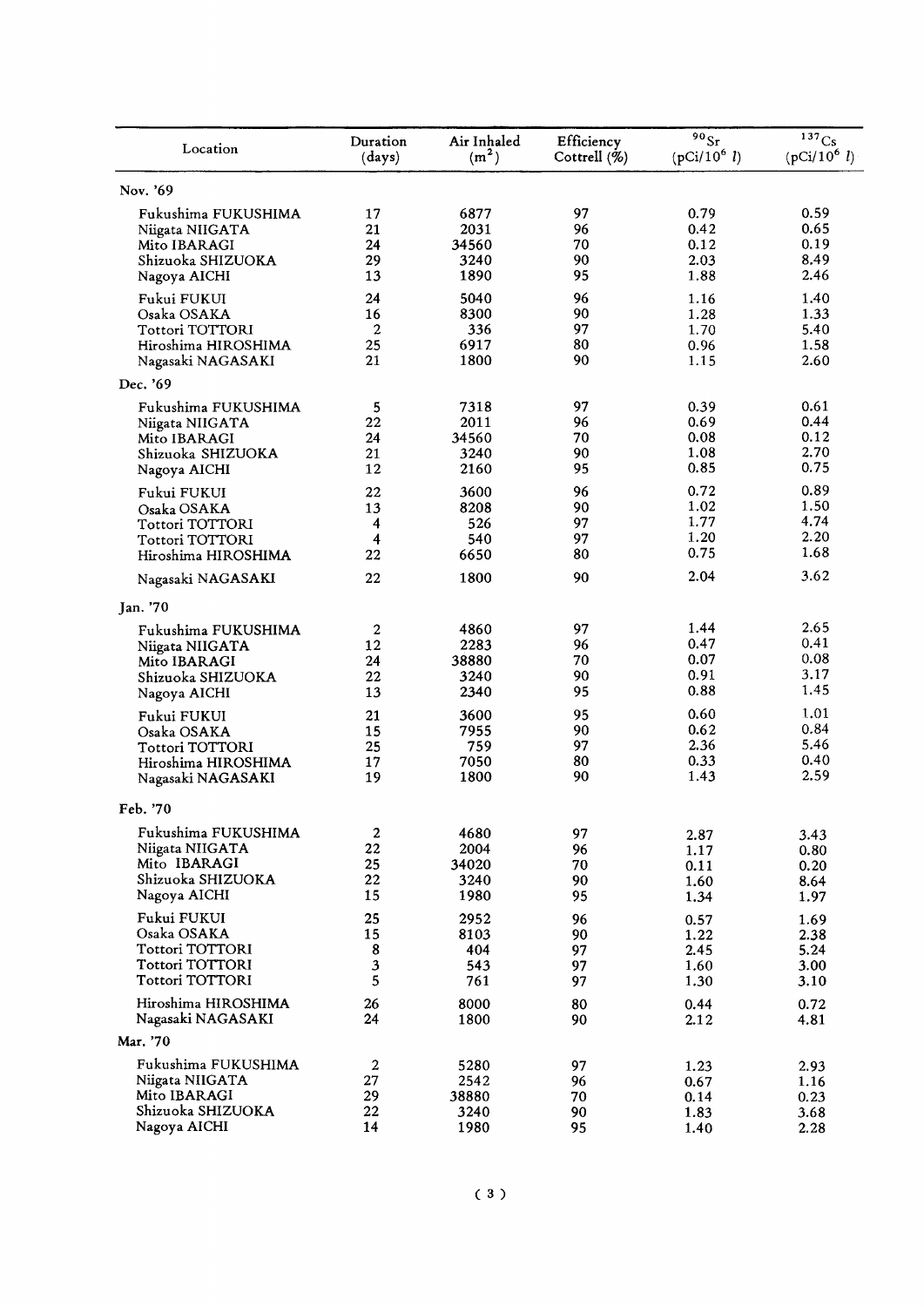| Location            | Duration<br>(days) | Air Inhaled<br>$\rm (m^2)$ | Efficiency<br>Cottrell $(\%)$ | 90Sr<br>$\sqrt{p}$ Ci/10 <sup>6</sup> <i>l</i> ) | 137Cs<br>$(pCi/10^6 l)$ |
|---------------------|--------------------|----------------------------|-------------------------------|--------------------------------------------------|-------------------------|
| Fukui FUKUI         | 19                 | 2928                       | 96                            | 1.71                                             | 2.40                    |
| Osaka OSAKA         | 11                 | 8204                       | 90                            | 1.42                                             | 3.05                    |
| Tottori TOTTORI     |                    | 563                        | 97                            | 3.09                                             | 4.95                    |
| Tottori TOTTORI     |                    | 548                        | 97                            | 1.80                                             | 4.70                    |
| Tottori TOTTORI     | 13                 | 558                        | 97                            | 2.40                                             | 5.50                    |
| Tottori TOTTORI     | 6                  | 547                        | 97                            | 2.50                                             | 5.20                    |
| Tottori TOTTORI     | 6                  | 531                        | 97                            | 3.10                                             | 5.00                    |
| Hiroshima HIROSHIMA | 27                 | 7901                       | 80                            | 1.53                                             | 3.12                    |
| Nagasaki NAGASAKI   | 22                 | 1800                       | 90                            | 3.49                                             | 6.96                    |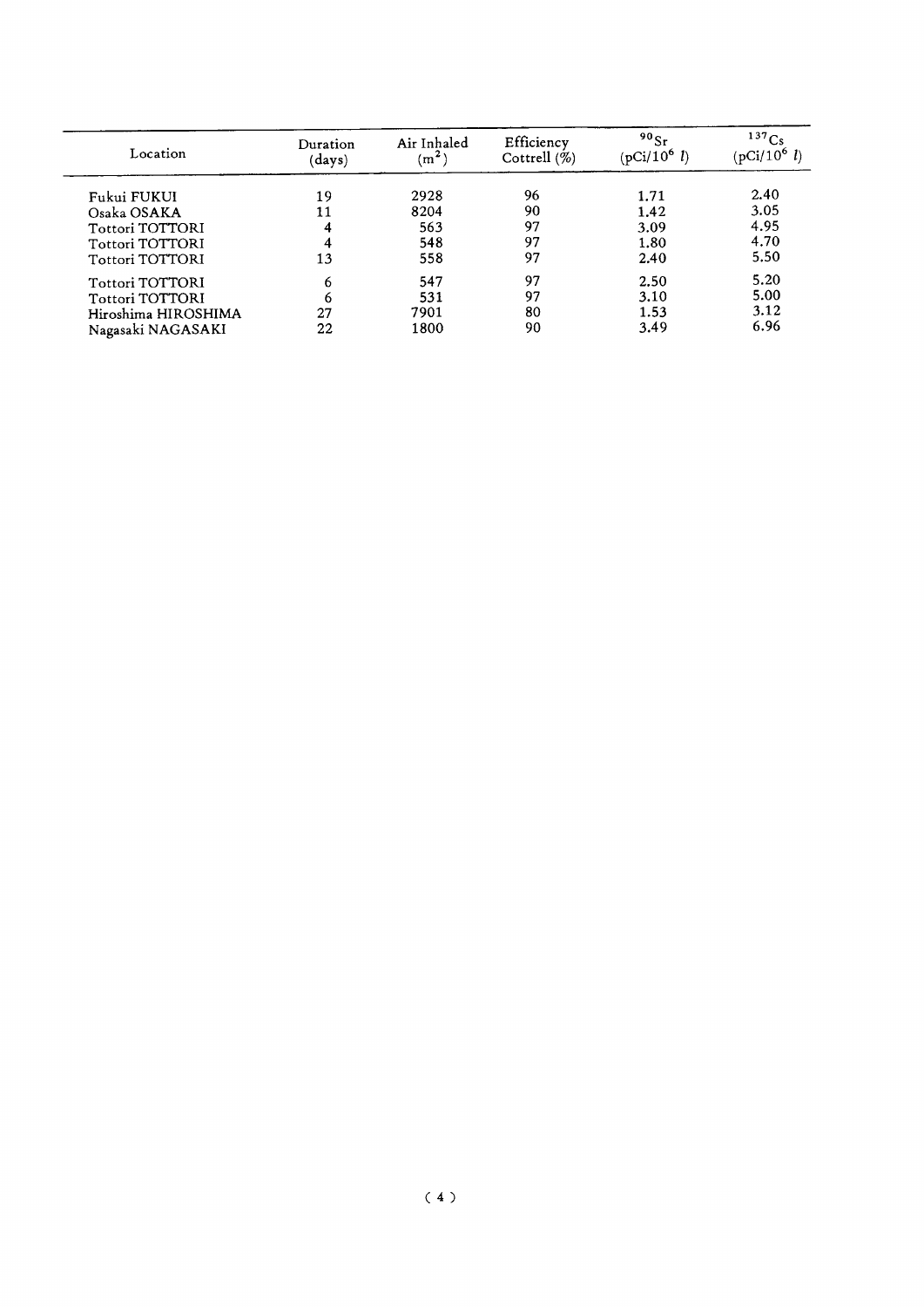## Geographical Data

Strontium-90, Cesium-137 and Cerium-144 in Soil

(Japan Analytical Chemistry Research Institute)

Japan Analytical Chemistry Research Institute has analyzed surface soil samples collected from 18 prefectures, to determine the total deposits of fallout. Sampling locations are indicated in Figure 2.

Soil samples were collected at depths of 0-5 and 0-20 cm on grassland or bare surface at each sampling location. The samples were analyzed using the method recommended by Science and Technology Agency.

Results obtained during the period from July to December, 1969 are shown in Table 2.



Table 2. <sup>90</sup>Sr, <sup>137</sup>Cs and <sup>144</sup>Ce in Soil -July to December, 1969-By T. Asari, M. Chiba and M. Kuroda (Japan Analytical Chemistry Research Institute) (Continued from Table 5, Issue No. 23 of this Publication)

|                     | Sampling      |      | Dry Soil       |          | 90Sr                   |           |          | 137Cs                  |          |
|---------------------|---------------|------|----------------|----------|------------------------|-----------|----------|------------------------|----------|
| Location            | Depth<br>(cm) |      | $Ca(\%) K(\%)$ | (pCi/kg) | (mCi/km <sup>2</sup> ) | (mCi/gCa) | (pCi/kg) | (mCi/km <sup>2</sup> ) | (mCi/gK) |
| <b>July 1969</b>    |               |      |                |          |                        |           |          |                        |          |
| Sapporo HOKKAIDO    | $0 \sim 5$    | 0.67 | 0.07           | 782      | 26.3                   | 117       | 1265     | 42.6                   | 1807     |
| ,,                  | $0 - 20$      | 0.63 | 0.04           | 263      | 58.5                   | 42        | 363      | 81.0                   | 908      |
| Murata MIYAGI       | $0 \sim 5$    | 0.27 | 0.09           | 406      | 16.4                   | 150       | 505      | 20.5                   | 561      |
| ,,                  | $0 - 20$      | 0.30 | 0.07           | 340      | 39.4                   | 113       | 572      | 66.2                   | 817      |
| Akabane AICHI       | $0 \sim 5$    | 0.22 | 0.07           | 181      | 10.9                   | 82        | 644      | 39.0                   | 920      |
|                     | $0 - 20$      | 0.08 | 0.04           | 243      | 87.3                   | 304       | 352      | 126.0                  | 879      |
| Miyazu KYOTO        | $0 \sim 5$    | 0.01 | 0.15           | 213      | 9.4                    | 2132      | 491      | 21.7                   | 327      |
|                     | $0 - 20$      | 0.04 | 0.09           | 203      | 61.0                   | 507       | 214      | 64.4                   | 238      |
| Tsuyama OKAYAMA     | $0 \sim 5$    | 0.09 | 0.11           | 259      | 11.9                   | 284       | 638      | 29.4                   | 580      |
|                     | $0 - 20$      | 0.10 | 0.07           | 207      | 43.6                   | 207       | 1323     | 279.0                  | 1890     |
| Hiroshima HIROSHIMA | $0 \sim 5$    | 0.21 | 0.15           | 308      | 13.6                   | 146       | 853      | 37.7                   | 568      |
| $\cdot$             | $0 - 20$      | 0.27 | 0.20           | 216      | 47.8                   | 80        | 504      | 112.0                  | 252      |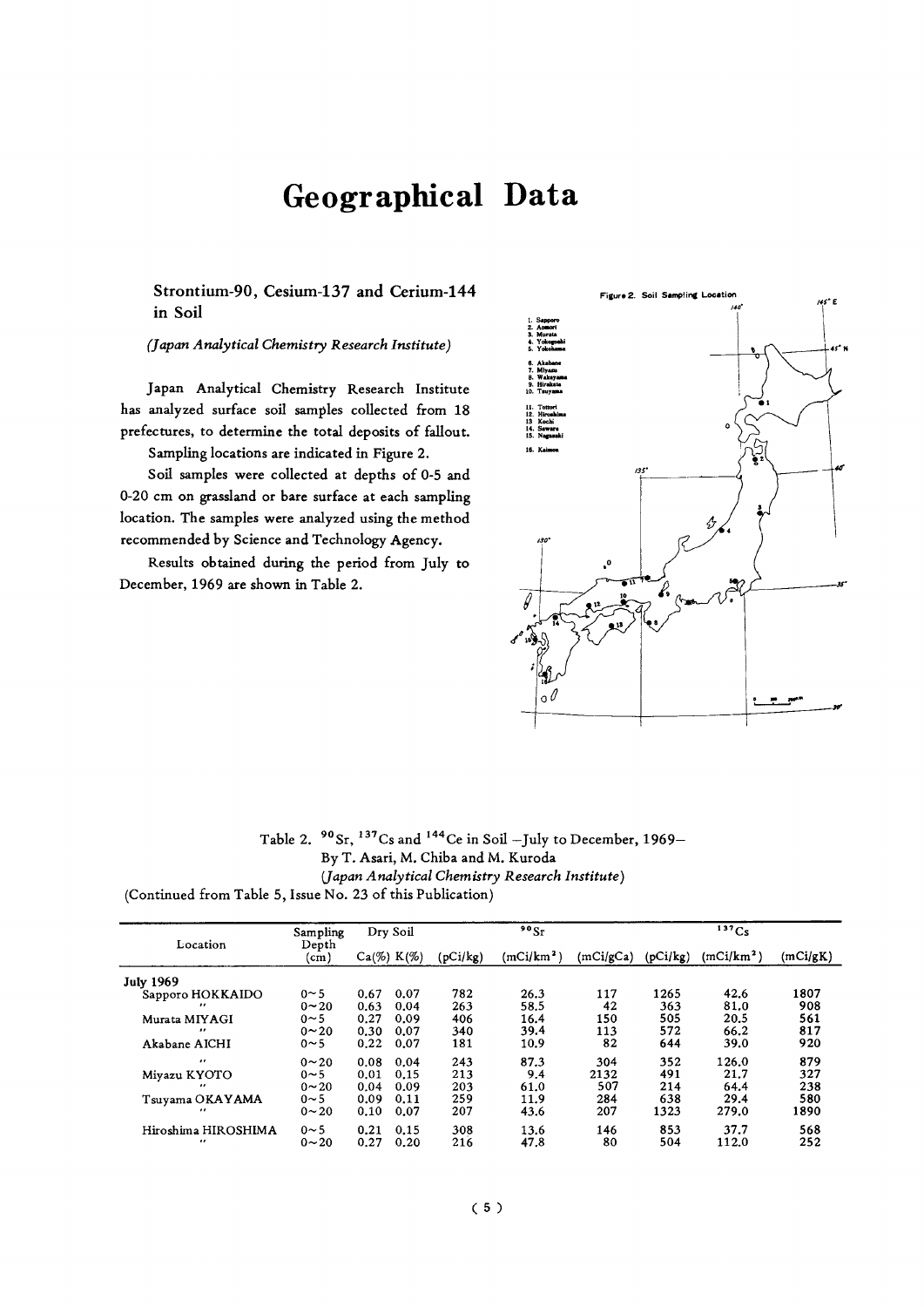|                        |                |      | Component $(\mathcal{X}$ by Weight) |                                        |                  | $\cdot$ Sr  |             | $137 \text{Cs}$ |            |
|------------------------|----------------|------|-------------------------------------|----------------------------------------|------------------|-------------|-------------|-----------------|------------|
| Location               | Date           |      |                                     | Ash $(\mathcal{X})$ Ca $(\mathcal{X})$ | $K(\mathcal{X})$ | (pCi/100 g) | (pCi/gCa)   | (pCi/100 g)     | (pCi/gK)   |
| Aug. 69                |                |      |                                     |                                        |                  |             |             |                 |            |
| Aomori AOMORI          | $0 \sim 5$     | 0.33 | 0.11                                | 776                                    | 20.2             | 235         | 630         | 16.4            | 572        |
| $\bullet$              | $0 - 20$       | 0.29 | 0.08                                | 597                                    | 79.5             | 206         | 1170        | 156.0           | 1463       |
| Yokogoshi NIIGATA      | $0 \sim 5$     | 0.43 | 0.15                                | 525                                    | 25.8             | 122         | 1406        | 69.2            | 937        |
|                        | $0 - 20$       | 0.37 | 0.15                                | 681                                    | 129.0            | 184         | 2655        | 501.0           | 1770       |
| Koiwa TOKYO            | $0 \sim 5$     | 1.82 | 0.14                                | 115                                    | 7.0              | 6           | 186         | 11.4            | 133        |
| $^{\prime\prime}$      | $0 - 20$       | 2.23 | 0.18                                | 253                                    | 56.1             | 11          | 258         | 51.3            | 143        |
| Wakayama WAKAYAMA      | $0 \sim 5$     | 0.12 | 0.09                                | 57                                     | 4.8              | 48          | 430         | 11.0            | 144        |
| $\bullet$              | $0 - 20$       | 0.57 | 0.10                                | 48                                     | 12.0             | 8           | 120         | 29.7            | 120        |
| Hirakata OSAKA         | $0 \sim 5$     | 0.30 | 0.35                                | 368                                    | 13.0             | 119         | 1040        | 36.8            | 297        |
| $^{\prime\prime}$      | $0 - 20$       | 0.01 | 0.27                                | 292                                    | 42.4             | 2915        | 709         | 103.0           | 262        |
| Kochi KOCHI            | 0 <sub>5</sub> | 0.64 | 0.13                                | 619                                    | 24.0             | 97          | 1681        | 65.1            | 1293       |
| $\bullet$              | $0 - 20$       | 0.59 | 0.08                                | 182                                    | 41.4             | 31          | 556         | 127.0           | 695        |
| Nagasaki NAGASAKI      | $0 \sim 5$     | 0.14 | 0.04                                | 528                                    | 25.8             | 377         | 408         | 19.9            | 1070       |
|                        | $0 - 20$       | 0.72 | 0.03                                | 241                                    | 67.5             | 33          | 644         | 180.0           | 2145       |
| Kaimon KAGOSHIMA       | $0~\sim 5$     | 2.03 | 0.04                                | 336                                    | 18.0             | 17          | 2022        | 108.0           | 5055       |
|                        | $0 - 20$       | 1.91 | 0.03                                | 501                                    | 133.0            | 26          | 1239        | 328.0           | 4130       |
| Sept. 69               |                |      |                                     |                                        |                  |             |             |                 |            |
| Yokohama KANAGAWA      | $0 \sim 5$     | 0.95 | 0.08                                | 999                                    | 38.0             | 105         | 2298        | 875.0           | 2873       |
|                        | $0 - 20$       | 0.79 | 0.07                                | 452                                    | 79.8             | 57          | 679         | 120.0           | 970        |
| Tottori TOTTORI        | $0 \sim 5$     | 0.86 | 0.17                                | 448                                    | 19.3             | 52          | 1059<br>718 | 45.7<br>172.0   | 673<br>422 |
|                        | $0 - 20$       | 0.69 | 0.17                                | 312                                    | 74.7             | 45          |             |                 |            |
| Nov. 69                |                |      |                                     |                                        |                  |             |             |                 |            |
| Kashima SHIMANE        | $0 \sim 5$     | 0.65 | 0.15                                | 499                                    | 19.1             | 77          | 1474        | 56.4            | 983        |
|                        | $0 - 20$       | 1.30 | 0.18                                | 499                                    | 54.4             | 38          | 450         | 49.0            | 250        |
| Matsue SHIMANE         | 0~5            | 0.09 | 0.19                                | 688                                    | 22.4             | 764         | 1794        | 58.4            | 944        |
|                        | $0 - 20$       | 0.06 | 0.20                                | 955                                    | 76.3             | 1591        | 371<br>1548 | 29.7<br>65.8    | 186<br>737 |
| Sawara FUKUOKA         | $0 - 5$        | 0.23 | 0.21                                | 669                                    | 28.4             | 291         |             |                 |            |
| $\pmb{\ast}\pmb{\ast}$ | $0 - 20$       | 0.15 | 0.15                                | 302                                    | 74.4             | 201         | 721         | 178.0           | 480        |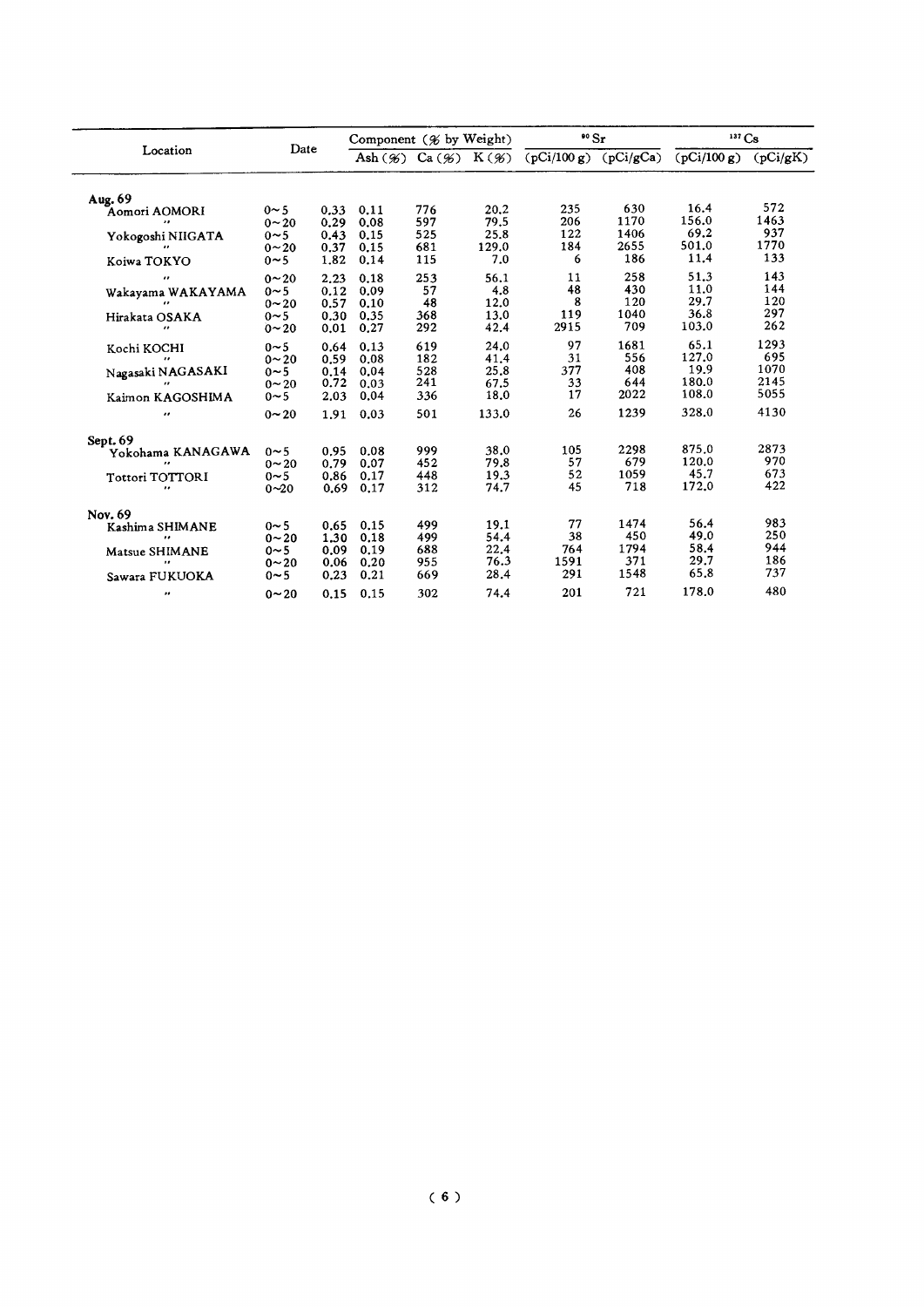## **Water Data**

#### Strontium-90 and Cesium-137 in Source Water

#### (Japan Analytical Chemistry Research Institute)

Since May 1963, Japan Analytical Chemistry Research Institute has analyzed the strontium-90 and cesium-137 content in source water from 23 locations in Japan.

Sampling locations are shown in Figure 3. Sampling procedures and treatment method of the samples for strontium-90 and cesium-137 analyses are the same as those mentioned in the explanation of page 16, Issue No. 19 of this publication.

Results obtained during the period April 1969 to March 1970 are shown in Table 3.



Table 3.  $90$  Sr and  $137$ Cs in Source Water - April, 1969 to March, 1970 -By T. Asari, M. Chiba and M. Kuroda (Japan Analytical Chemistry Research Institute) (Continued from Table 6, Issue No. 23 of this Publication)

| Location            | Source                     | $\overline{^{90}Sr}$ | $137C_s$ | рH          | Nature of Water       |
|---------------------|----------------------------|----------------------|----------|-------------|-----------------------|
|                     |                            | (pCi/l)              | (pCi/l)  |             | Appearance            |
| Apr. 1969           |                            |                      |          |             |                       |
| Sapporo HOKKAIDO    | Water Purification Station | 0.14                 | 0.04     | 6.9         | clear                 |
| Aomori AOMORI       | Water Purification Station | 0.13                 | 0.05     | 6.8         | clear                 |
| Sendai MIYAGI       | Water Purification Station | 0.16                 | 0.06     | 6.9         | slight muddy          |
| Akita AKITA         | Water Purification Station | 0.24                 | 0.06     | 6.7         | clear                 |
| Mito IBARAGI        | <b>Station Intake</b>      | 0.12                 | 0.04     | 7.0         | slight muddy (white)  |
| Odawara KANAGAWA    | <b>Station Intake</b>      | 0.03                 | 0.02     | 6.9         |                       |
| Urawa SAITAMA       | Water Purification Station | 0.02                 | 0.01     | 7.2         | clear                 |
| Kanazawa ISHIKAWA   | Water Purification Station | 0.24                 | 0.06     | 7.1         | clear                 |
| Inuyama AICHI       | <b>Station Intake</b>      | 0.11                 | 0.03     | 6.9         | clear                 |
| Eiheiji FUKUI       | Water Purification Station | 0.08                 | 0.03     | 6.7         | clear                 |
| Shiga SHIGA         | Reservoir                  | 0.78                 | 0.04     | 7.9         | clear                 |
| Wakayama WAKAYAMA   | Water Purification Station | 0.12                 | 0.03     | $6.8 - 7.2$ | slight muddy (white)  |
| Okayama OKAYAMA     | Water Purification Station | 0.15                 | 0.03     | 6.9         | slight muddy (yellow) |
| Tottori TOTTORI     | Reservoir                  | 0.16                 | 0.03     | 7.1         | clear                 |
| Hiroshima HIROSHIMA | <b>Station Intake</b>      | 0.15                 | 0.02     | 7.3         | clear                 |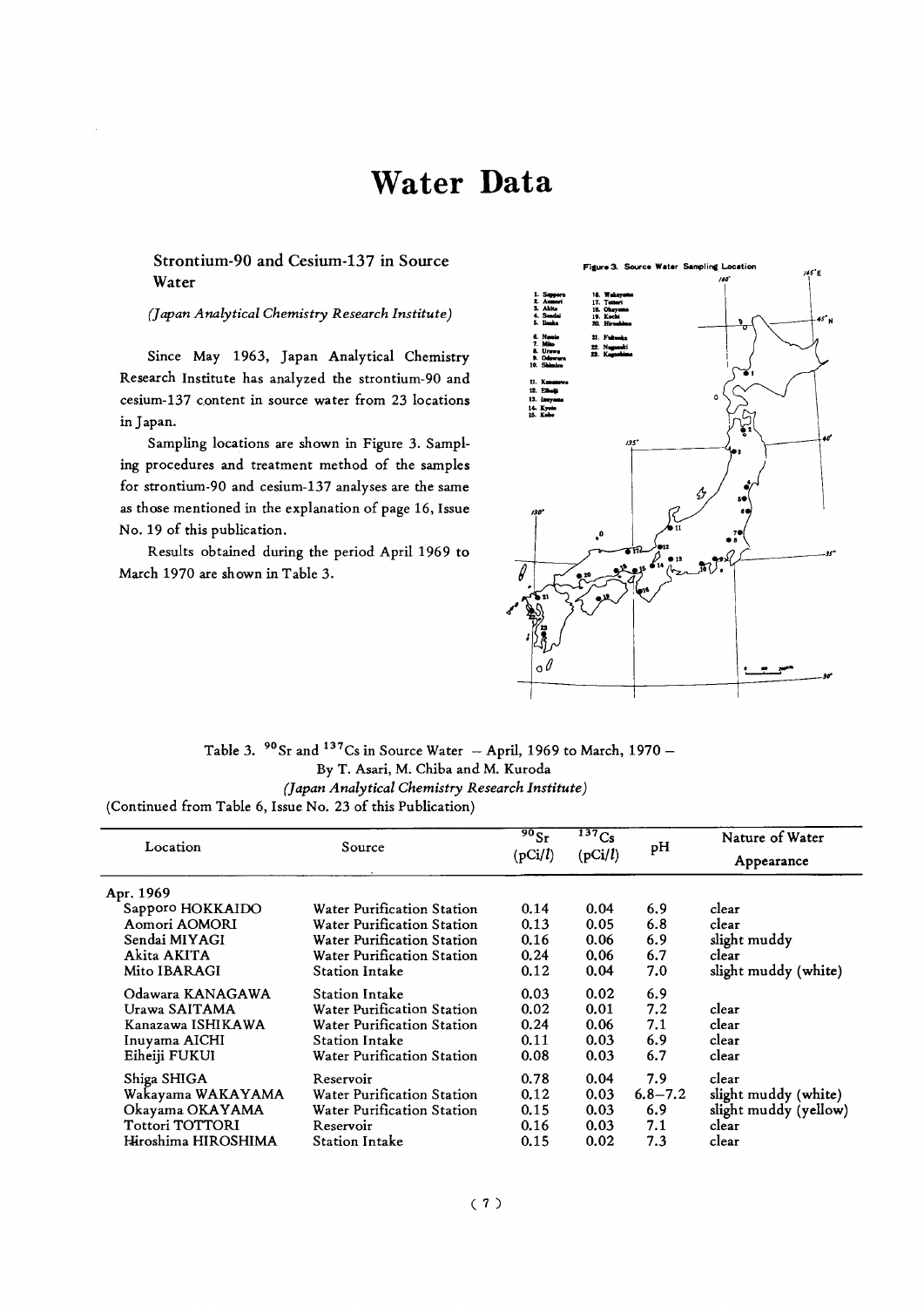|                                     | Component                                                |              | 90 Sr        |            | $137 \text{Cs}$                           |
|-------------------------------------|----------------------------------------------------------|--------------|--------------|------------|-------------------------------------------|
| Location                            | Ash $(g/l)$<br>Ca $(g/l)$                                | K(g/l)       | (pCi/l)      | (pCi/gCa)  | (pCi/l)<br>(pCi/gK)                       |
| Kochi KOCHI                         | <b>Water Purification Station</b>                        | 0.12         | 0.01         | 7.2        | clear                                     |
| Fukuoka FUKUOKA                     | Water Purification Station                               | 0.16         | 0.05         | 6.8        | clear                                     |
| Nagasaki NAGASAKI                   | Reservoir                                                | 0.14         | 0.08         | 7.8        | slight muddy (yellow)                     |
|                                     |                                                          |              |              |            |                                           |
| May '69                             |                                                          |              |              |            |                                           |
| Wakkanai HOKKAIDO                   | Water Purification Station                               | 0.55         | 0.16         | 6.6        | muddy (brawn)                             |
| Namie FUKUSHIMA                     | Water Purification Station                               | 0.10         | 0.02         | 8.0        | clear                                     |
| Iizaka FUKUSHIMA                    | Water Purification Station                               | 0.16         | 0.01         | 7.6        | clear                                     |
| Shimizu SHIZUOKA                    | Reservoir                                                | 0.14         | 0.19         | 7.0        | slight muddy                              |
| Kobe HYOGO                          | Reservoir                                                | 0.13         | 0.03         | 7.0        | slight muddy(brawn:<br>white)             |
| Kagoshima KAGOSHIMA                 | Water Purification Station                               | 0.08         | 0.07         | 7.1        | slight muddy (yellow)                     |
| June '69                            |                                                          |              |              |            |                                           |
| Sapporo HOKKAIDO                    | Water Purification Station                               | 0.19         | 0.04         | 6.9        |                                           |
| Odawara KANAGAWA                    | Water Purification Station                               | 0.03         | 0.01         | 6.8        |                                           |
| Kanazawa ISHIKAWA                   | Water Purification Station                               | 0.23         | 0.13         | 7.1        | clear                                     |
| Inuyama AICHI                       | <b>Station Intake</b>                                    | 0.11         | 0.04         |            | clear                                     |
| Kyoto KYOTO                         | <b>Station Intake</b>                                    | 0.80         | 0.07         | 7.4        | clear                                     |
| Kobe HYOGO                          | Reservoir                                                | 0.06         | 0.02         | 7.3        | muddy (green: yellow)                     |
| Fukuoka FUKUOKA                     | Water Purification Station                               | 0.15         | 0.03         | 6.8        | clear                                     |
| July $'69$                          |                                                          |              |              |            |                                           |
|                                     | Water Purification Station                               | 0.74         | 0.09         | 6.8        | muddy (yellow)                            |
| Wakkanai HOKKAIDO                   | Water Purification Station                               | 0.18         | 0.06         | 7.0        | slight muddy (brallow)                    |
| Sendai MIYAGI                       | Water Purification Station                               | 0.20         | 0.06         | 6.8        | clear                                     |
| Akita AKITA                         | Water Purification Station                               | 0.15         | 0.03         | 7.0        | slight muddy                              |
| Namie FUKUSHIMA<br>Iizaka FUKUSHIMA | Water Purification Station                               | 0.02         | 0.03         | 7.6        | clear                                     |
| Mito IBARAGI                        | Water Purification Station                               | 0.18         | 0.04         | 7.1        | muddy                                     |
| Urawa SAITAMA                       | Water Purification Station                               | 0.03         | 0.01         | 7.2        | clear                                     |
| Shimizu SHIZUOKA                    | Reservoir                                                | 0.15         | 0.30         | 6.0        | muddy                                     |
| Eiheigi FUKUI                       | Water Purification Station                               | 0.09         | 0.02         | 6.8        | clear                                     |
| Okayama OKAYAMA                     | <b>Station Intake</b>                                    | 0.20         | 0.03         | 6.0        | slight muddy (white)                      |
| Tottori TOTTORI                     | Reservoir                                                | 0.22         | 0.06         | 7.0        | slight muddy                              |
| Hiroshima HIROSHIMA                 | <b>Station Intake</b>                                    | 0.18         | 0.05         | 7.1        | slight muddy (floatage)                   |
| Kochi KOCHI                         | Water Purification Station                               | 0.19         | 0.01         | 7.2        | clear                                     |
| Nagasaki NAGASAKI                   | Reservoir                                                | 0.10         | 0.07         | 6.7        | slight muddy                              |
|                                     |                                                          | 0.15         | 0.06         | 7.2        | (brown : yellow)<br>slight muddy (yellow) |
| Kogoshima KAGOSHIMA                 | Station Intake                                           |              |              |            |                                           |
| Aug. '69                            |                                                          |              |              |            |                                           |
| Sapporo HOKKAIDO                    | Water Purification Station                               | 0.20         | 0.70         | 7.1        | slight muddy (yellow)                     |
| Aomori AOMORI                       | Water Purification Station                               | 0.08         | 0.06         | 6.6        | clear                                     |
| Odawara KANAGAWA                    | Water Purification Station                               | 0.03         | 0.01         | 6.9        |                                           |
| Inuyama AICHI                       | <b>Station Intake</b><br>Water Purification Station      | 0.15<br>0.13 | 0.02<br>0.05 | 7.1<br>7.2 | muddy (white)<br>slight muddy (white)     |
| Wakayama WAKAYAMA<br>Kobe HYOGO     | Reservoir                                                | 0.12         | 0.04         | 7.2        | slight muddy                              |
|                                     |                                                          |              |              |            | (yellow:green)                            |
| Fukuoka FUKUOKA                     | Water Purification Station                               | 0.14         | 0.03         | 6.8        | clear                                     |
| Sept. '69                           |                                                          |              |              |            |                                           |
| Wakkanai HOKKAIDO<br>Shiga SHIGA    | Water Purification Station<br>Reservoir                  | 0.67<br>0.63 | 0.13<br>0.05 | 7.8        | muddy (yellow brown)<br>clear             |
| Oct. '69                            |                                                          |              |              |            |                                           |
|                                     |                                                          |              | 0.03         | 8.7        | clear                                     |
| Sapporo HOKKAIDO                    | <b>Water Purification Station</b>                        | 0.20         |              | 6.6        | clear                                     |
| Aomori AOMORI                       | Water Purification Station                               | 0.14         | 0.04<br>0.04 | 7.0        | slight muddy (brown)                      |
| Sendai MIYAGI                       | Water Purification Station                               | 0.18<br>0.30 | 0.04         | 6.8        | clear                                     |
| Akita AKITA                         | Water Purification Station<br>Water Purification Station | 0.12         | 0.02         | 7.6        | slight muddy                              |
| Namie FUKUSHIMA                     |                                                          |              |              |            |                                           |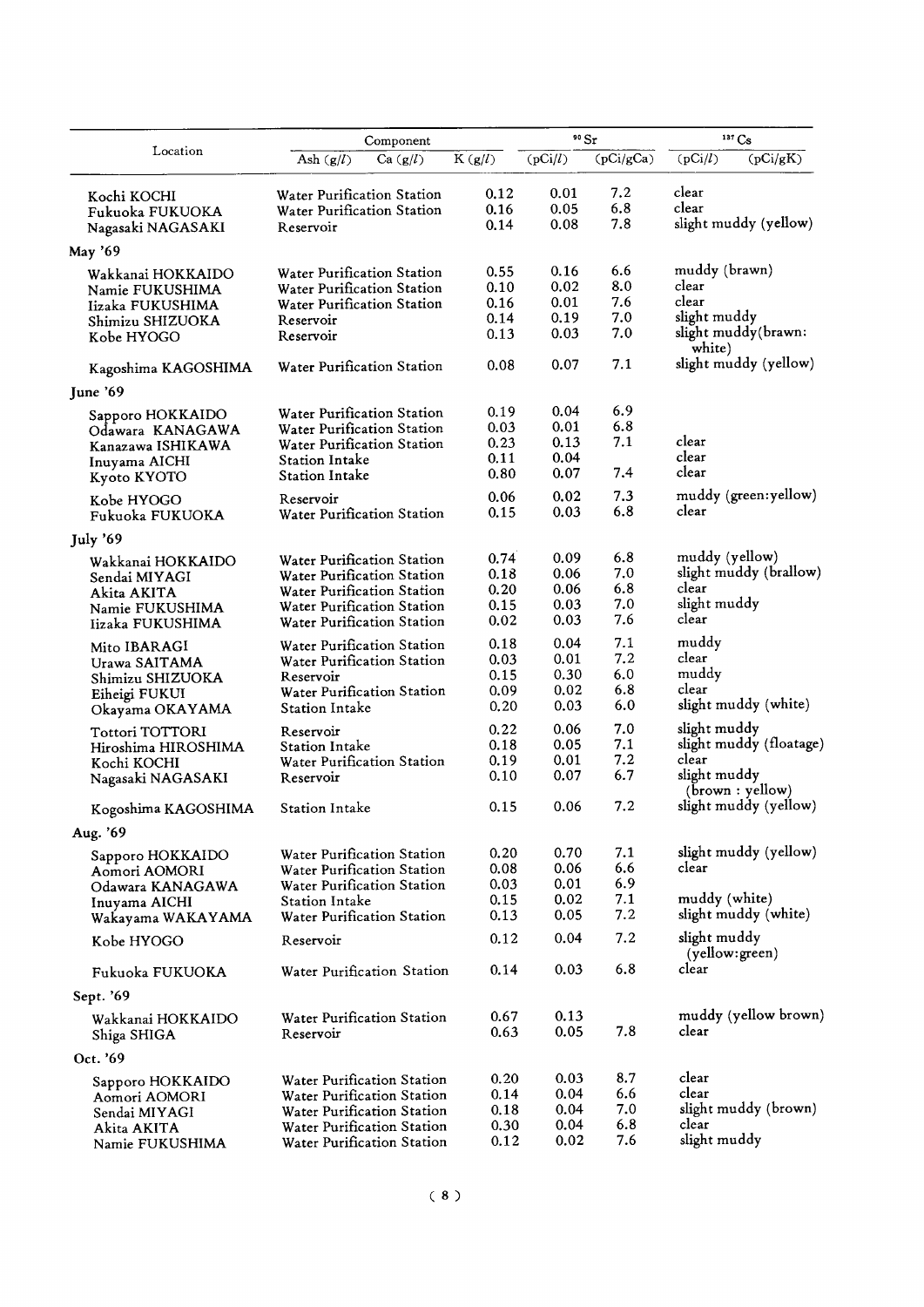|                                  | Component (% by Weight)<br>Month           |      | $\rm ^{90}Sr$ |           | $137 \text{Cs}$       |
|----------------------------------|--------------------------------------------|------|---------------|-----------|-----------------------|
| Location                         | Harvested<br>Ash $(\%)$ Ca $(\%)$ K $(\%)$ |      | (pCi/kg)      | (pCi/gCa) | (pCi/gK)<br>(pCi/kg)  |
| Iizaka FUKUSHIMA                 | Water Purification Station                 | 0.23 | 0.02          | 7.6       | clear                 |
| Mito IBARAGI                     | Water Purification Station                 | 0.11 | 0.02          | 7.1       | slight muddy          |
| Odawara KANAGAWA                 | <b>Station Intake</b>                      | 0.03 | 0.01          | 6.8       |                       |
| Urawa SAITAMA                    | Water Purification Station                 | 0.03 | 0.01          | 7.2       | clear                 |
| Shizuoka SHIZUOKA                | Water Purification Station                 | 0.30 | 0.19          |           |                       |
| Kanazawa ISHIKAWA                | Water Purification Station                 | 0.46 | 0.05          | 7.0       | slight muddy (yellow) |
| Inuyama AICHI                    | <b>Station Intake</b>                      | 0.17 | 0.04          | 6.9       | clear                 |
| Eiheigi FUKUI                    | Water Purification Station                 | 0.10 | 0.03          | 7.9       | clear                 |
| Kyoto KYOTO                      | <b>Station Intake</b>                      | 0.62 | 0.05          | 7.0       | slight muddy (green)  |
| Wakayama WAKAYAMA                | Water Purification Station                 | 0.12 | 0.03          | 6.5       | slight muddy          |
| Kobe HYOGO                       | Water Purification Station                 | 0.21 | 0.03          | 7.5       | slight muddy (yellow) |
| Okayama OKAYAMA                  | Station Intake                             | 0.19 | 0.02          | 6.9       | slight muddy          |
| Tottori TOTTORI                  | Water Purification Station                 | 0.20 | 0.05          | 7.1       | slight muddy (brown)  |
| Hiroshima HIROSHIMA              | <b>Station Intake</b>                      | 0.17 | 0.02          | 7.3       | clear                 |
| Kochi KOCHI                      | <b>Water Purification Station</b>          | 0.15 | 0.01          | 7.2       | clear                 |
| Fukuoka FUKUOKA                  | Water Purification Station                 | 0.19 | 0.02          | 6.8       | clear                 |
| Nagasaki NAGASAKI                | Reservoir                                  | 0.05 | 0.09          | 7.2       | slight muddy (yellow) |
| Kagoshima KAGOSHIMA              | Water Purification Station                 | 0.11 | 0.03          | 6.8       | slight muddy(yellow)  |
|                                  |                                            |      |               |           |                       |
| Nov. '69<br>Wakkanai HOKKAIDO    | Water Purification Station                 | 0.31 | 0.01          | 6.4       | slight muddy          |
|                                  |                                            |      |               |           | (yellow : brown)      |
| Dec. '69                         |                                            |      |               |           |                       |
| Sapporo HOKKAIDO                 | Water Purification Station                 | 0.16 | 0.03          | 7.1       | clear                 |
| Aomori AOMORI                    | Water Purification Station                 | 0.11 | 0.04          | 6.8       | clear                 |
| Odawara KANAGAWA                 | <b>Station Intake</b>                      | 0.04 | 0.01          | 6.8       |                       |
| Kanazawa ISHIKAWA                | Water Purification Station                 | 0.31 | 0.04          | 7.1       | slight muddy          |
| Inuyama AICHI                    | <b>Station Intake</b>                      | 0.05 | 0.01          | 6.9       | clear                 |
| Kobe HYOGO                       | Reservoir                                  | 0.21 | 0.02          | 7.3       | slight muddy (yellow) |
| Fukuoka FUKUOKA                  | Water Purification Station                 | 0.19 | 0.03          | 6.8       | clear                 |
| Jan. 1970                        |                                            |      |               |           |                       |
| Wakkanai HOKAIDO                 | Water Purification Station                 | 0.09 | 0.07          | 6.8       | slight muddy (yellow) |
| Sendai MIYAGI                    | Water Purification Station                 | 0.12 | 0.03          | 6.8       | slight muddy (blown)  |
| Akita AKITA                      | Water Purification Station                 | 0.24 | 0.05          | 6.8       | slight muddy (white)  |
| Mito MIYAGI                      | <b>Station Intake</b>                      | 0.08 | 0.01          | 6.9       | slight muddy          |
| Odawara KANAGAWA                 | <b>Station Intake</b>                      | 0.03 | 0.01          | 6.9       |                       |
| Urawa SAITAMA                    | Water Purification Station                 | 0.04 | 0.01          | 7.2       | clear                 |
| Shimizu SHIZUOKA                 | Reservoir                                  | 0.10 | 0.15          |           | slight muddy          |
|                                  | Water Purification Station                 | 0.09 | 0.04          | 7.3       | clear                 |
| Eiheigi FUKUI                    | Reservoir                                  | 0.74 | 0.03          | 7.4       | clear                 |
| Shiga SHIGA<br>Wakayama WAKAYAMA | Water Purification Station                 | 0.12 | 0.02          | 6.7       | slight muddy          |
|                                  | Reservoir                                  | 0.14 | 0.01          | 6.7       | slight muddy (white)  |
| Okayama OKAYAMA                  | Reservoir                                  | 0.16 | 0.04          | 7.0       | slight muddy (brown)  |
| Tottori TOTTORI                  | Station Intake                             | 0.18 | 0.03          | 7.3       | clear                 |
| Hiroshima HIROSHIMA              |                                            | 0.12 | 0.008         | 7.2       | clear                 |
| Kochi KOCHI<br>Nagasaki NAGASAKI | Water Purification Station<br>Reservoir    | 0.21 | 0.07          | 7.2       | slight muddy (yellow) |
| Kagoshima KAGOSHIMA              | <b>Station Intake</b>                      | 0.06 | 0.06          | 6.9       | clear                 |
| Feb. '70                         |                                            |      |               |           |                       |
| Sapporo HOKKAIDO                 | Water Purification Station                 | 0.17 | 0.09          | 7.1       | clear                 |
| Namie FUKUSHIMA                  | Water Purification Station                 | 0.09 | 0.91          | 7.0       | clear                 |
| Iizaka FUKUSHIMA                 | Water Purification Station                 | 0.19 | 0.01          | 7.0       | clear                 |
| Imuyama AICHI                    | <b>Station Intake</b>                      | 0.15 | 0.03          | 6.9       | clear                 |
| Kyoto KYOTO                      | <b>Station Intake</b>                      | 0.24 | 0.07          | 6.9       | slight muddy (white)  |
| Kobe HYOGO                       | Water Purification Station                 | 0.16 | 0.02          | 7.3       |                       |
| Fukuoka FUKUOKA                  | Water Purification Station                 | 0.13 | 0.03          | 6.8       | clear                 |
| Mar. '70                         |                                            |      |               |           |                       |
| Wakkanai HOKKAIDO                | Water Purification Station                 | 0.71 | 0.06          | 6.0       | slight muddy          |
|                                  |                                            |      |               |           | (yellow: brown)       |
|                                  | (9)                                        |      |               |           |                       |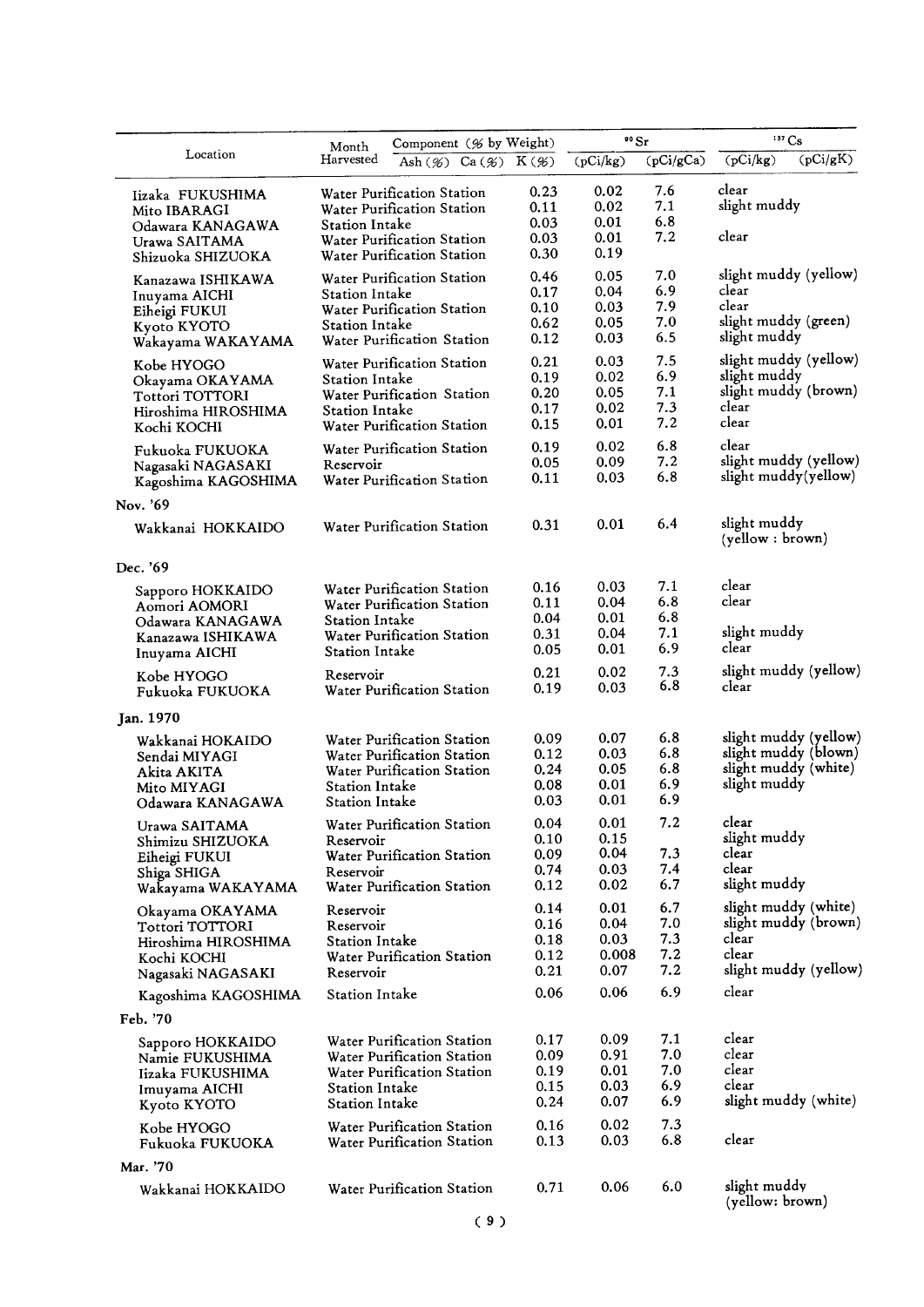#### Strontium-90 and Cesium-137 in Potable **Rain Water**

#### (Japan Analytical Chemistry Research Institute)

The strontium-90 and cesium-137 content in potable rain water with filtration collected from 8 prefectural public health laboratories was determined at Japan Analytical Chemistry Research Institute.

Ten liter samples taken from potable rain water tanks with filter were collected by the prefectural public health laboratories, and sent to Japan Analytical Chemistry Research Institute for strontium-90 and cesium-137 content analyses.

Sampling locations are shown in Figure 4. After pre-treatment for concentration, the samples were analyzed by the fuming nitric acid method. The analytical procedure applied was the method recommended by the Science and Technology Agency.

Results obtained during the period from July 1969 to January 1970 are shown in Table 4.



Table 4.  $90$  Sr and  $137$ Cs in Ptable Rain Water - July, 1969 to January 1970 -By T. Asari, M. Chiba and M. Kuroda (Japan Analytical Chemistry Research Institute) (Continued from Table 7, Issue No. 23, of this Publication)

|                    | Date of            | $90$ Sr | 137Cs   |     |
|--------------------|--------------------|---------|---------|-----|
| Location           | Sampling           | (pCi/l) | (pCi/l) | pH  |
| Izuoshima TOKYO    | July 1969          | 0.48    | 0.03    |     |
| Kushimoto WAKAYAMA |                    | 0.99    | 0.29    | 6.7 |
| Kawanishi KYOGO    | $\bullet$          | 1.46    | 0.98    | 7.3 |
| Niimi OKAYAMA      | $^{\prime\prime}$  | 1.50    | 0.15    | 6.3 |
| Fukuyama HIROSHIMA | $\cdot$            | 0.33    | 0.06    | 7.9 |
| Muroto KOCHI       | $\bullet$          | 0.44    | 0.09    | 6.8 |
| Ikegawa KOCHI      | $^{\prime}$        | 0.38    | 0.05    | 6.9 |
| Fukue NAGASAKI     | $^{\prime\prime}$  | 0.16    | 0.17    | 7.7 |
| Izuoshima TOKYO    | Oct. '69           | 1.14    | 0.12    |     |
| Kushimoto WAKAYAMA | $^{\prime \prime}$ | 1.88    | 0.32    | 6.5 |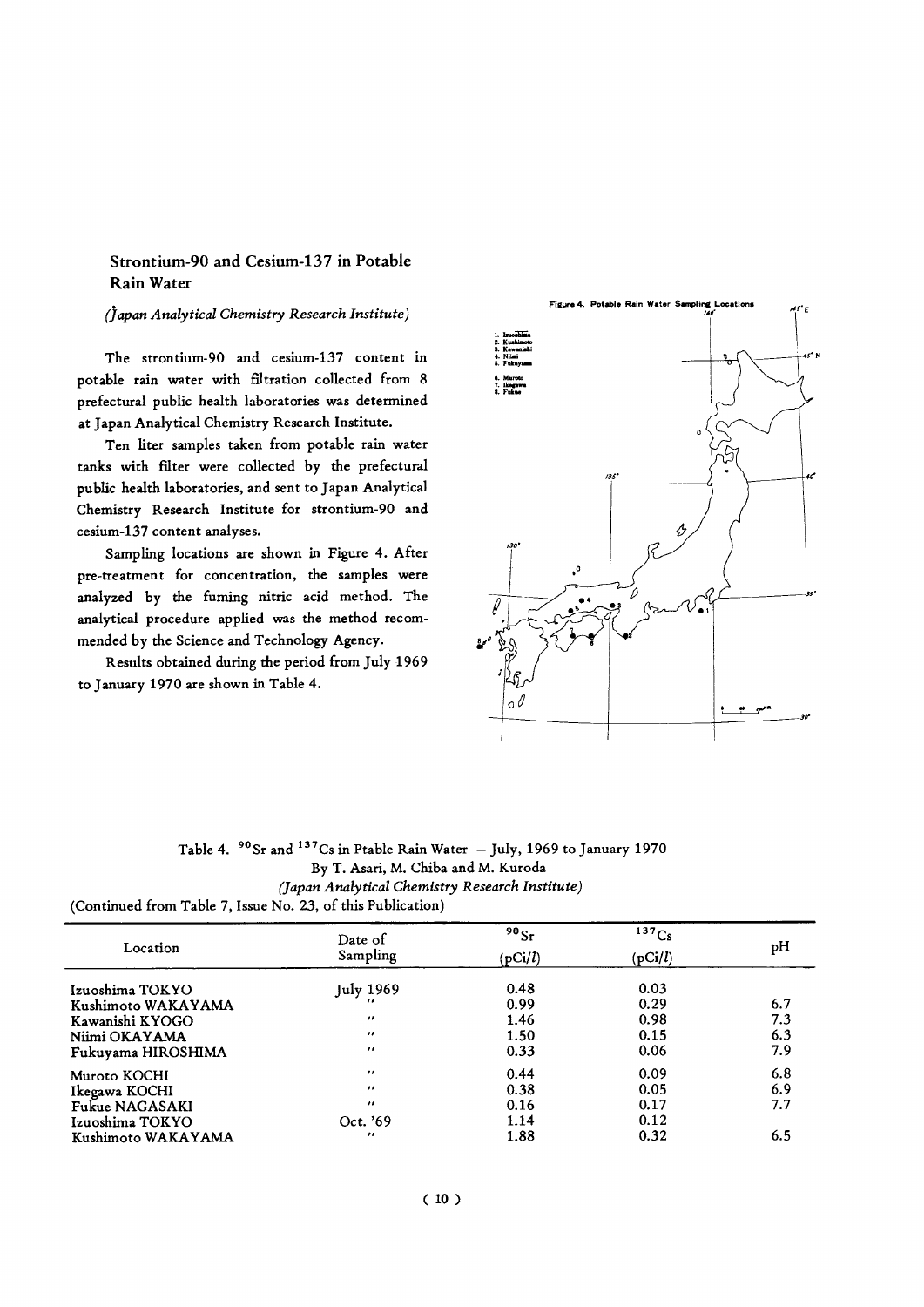| Location           | Date of           | 90 <sub>Sr</sub> | 137Cs   |     |
|--------------------|-------------------|------------------|---------|-----|
|                    | Sampling          | (pCi/l)          | (pCi/l) | pH  |
| Kawanishi KYOGO    | $^{\prime\prime}$ | 0.92             | 0.47    | 7.0 |
| Niimi OKAYAMA      | $\cdots$          | 1.51             | 0.12    | 6.8 |
| Fukuyama HIROSHIMA | $\cdots$          | 0.33             | 0.04    | 7.5 |
| Muroto KOCHI       | $\cdot$           | 0.84             | 0.16    | 7.1 |
| Ikegawa KOCHI      | $\mathbf{r}$      | 0.56             | 0.07    | 6.8 |
| Fukue NAGASAKI     | $^{\prime\prime}$ | 1.89             | 0.26    | 7.1 |
| Izuoshima TOKYO    | Jan. '70          | 0.81             | 0.09    |     |
| Kushimoto WAKAYAMA | $\bullet$         | 0.97             | 0.30    | 6.5 |
| Kawanishi HYOGO    | $\cdots$          | 0.82             | 0.49    | 7.3 |
| Niimi OKAYAMA      | $\bullet$         | 1.45             | 0.14    | 6.9 |
| Hukuyama HIROSHIMA | $\cdots$          | 0.38             | 0.03    | 7.5 |
| Muroto KOCHI       | $\cdot$           | 0.41             | 0.09    | 7.0 |
| Ikegawa KOCHI      | $\cdot$           | 0.39             | 0.24    | 6.9 |
| Fukue NAGASAKI     | $\bullet$         | 1.27             | 1.10    | 7.4 |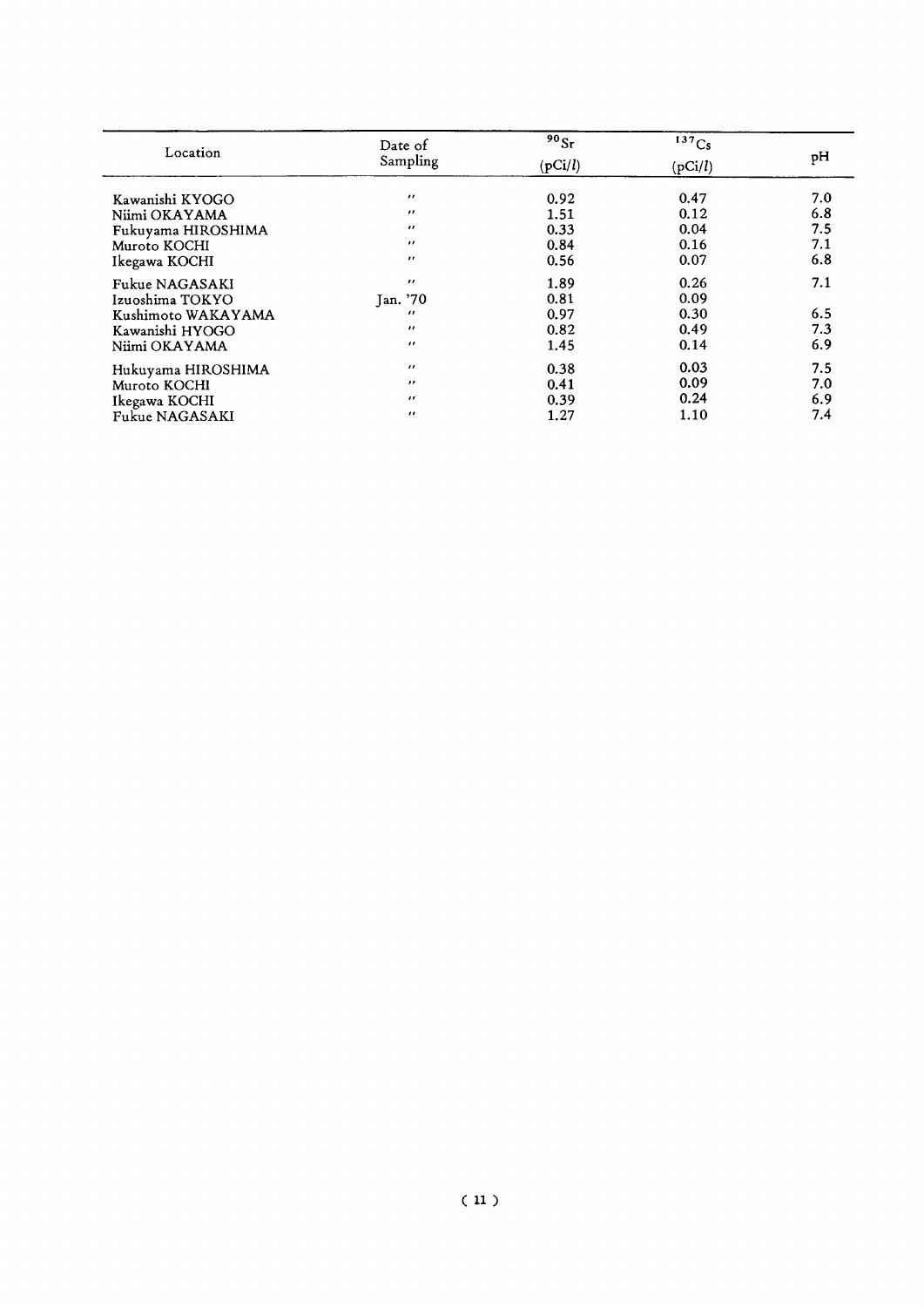#### Strontium-90 and Cesium-137 in Potable Rain Water used by Lighthouses

#### (Japan Analytical Chemistry Research Institute)

Since April 1964, potable rain water used residents of beacon lighthouses has been analyzed for strontium-90 and cesium-137 content by Japan Analytical Chemistry Research Institute.

Samples of potable rain water were collected in polyeyhylene bottles at 7 lighthouses and also ten liter samples, with and without filtration through sand and charcoal, were sent from each lighthouse.

Sampling locations are shown in Figure 5. The analytical procedure applied was the method recommended by the Science and Technology Agency.

Results obtained during the period from May 1969 to January 1970, are shown in Table 5.



#### Table 5. 90 Sr and 137 Cs in Potable Rain Water used by Lighthouses  $-$  May, 1969 to January, 1970  $-$ By T. Asari, M. Chiba and M. Kuroda (Japan Analytical Chemistry Research Institute)

(Continued from Table 8, Issue No. 23, of this Publication)

|                         |          | $90$ Sr (pCi/l) | $137Cs$ (pCi/l) |          |  |
|-------------------------|----------|-----------------|-----------------|----------|--|
| Lighthouse Location     | Original | Filtrate        | Original        | Filtrate |  |
| May 1969                |          |                 |                 |          |  |
| Soyamisaki HOKKAIDO     | 2.95     | 0.14            | 7.58            | 0.04     |  |
| Syakotanmisaki HOKKAIDO | 1.90     | 0.21            | 1.96            | 0.03     |  |
| Hajikizaki NIIGATA      | 0.50     | 1.86            | 0.33            | 0.24     |  |
| Miyakejima TOKYO        | 1.18     | 1.13            | 2.43            | 1.76     |  |
| Echijenmisaki FUKUI     | 1.60     | 1.42            | 0.69            | 0.55     |  |
| Okinoshima KOCHI        | 1.26     | 1.16            | 0.19            | 0.29     |  |
| Kusagakijima KAGOSHIMA  | 1.02     | 0.80            | 1.10            | 0.17     |  |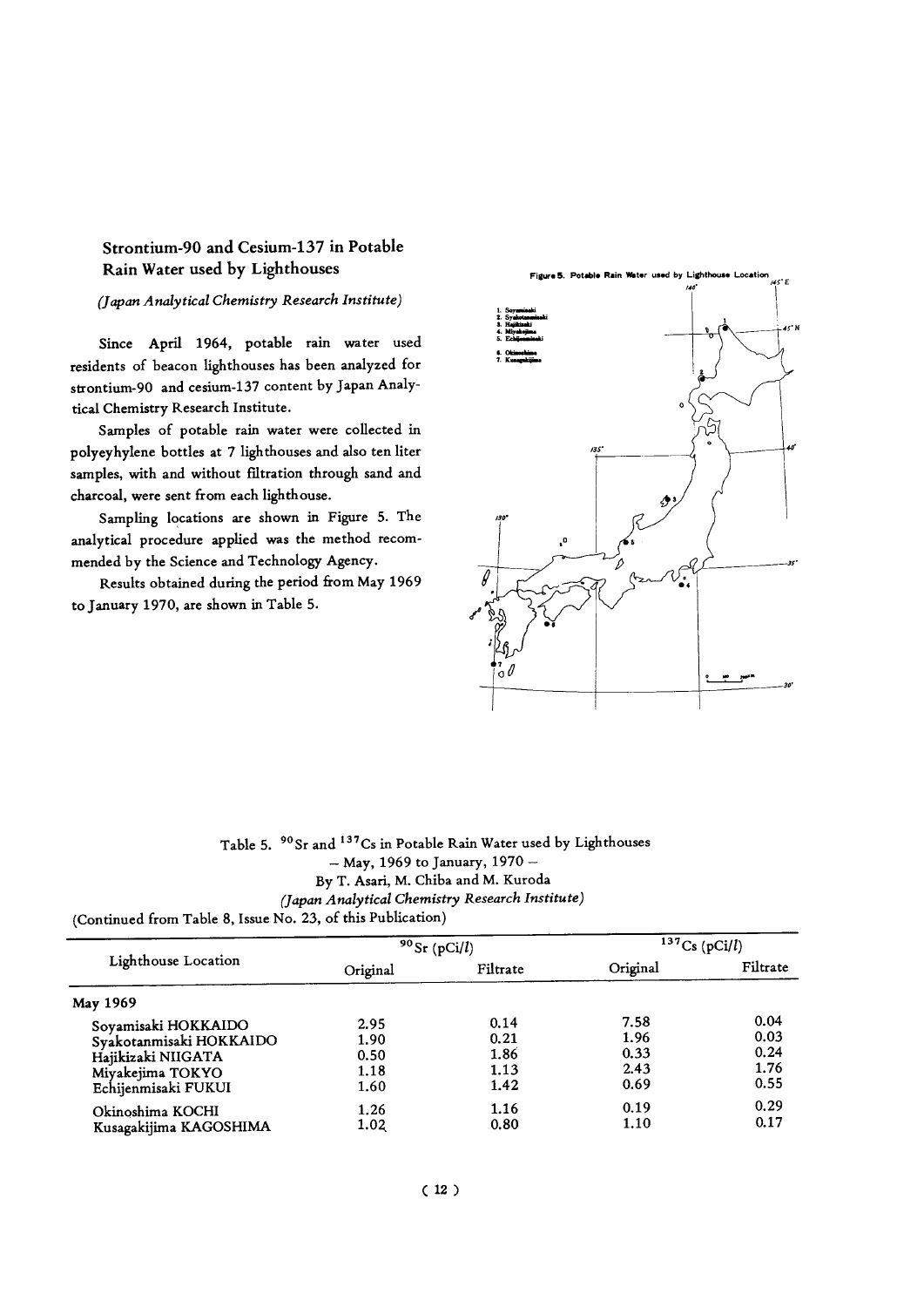| Lighthouse Location     |          | $90$ Sr (pCi/l) | $137Cs$ (pCi/l) |          |  |
|-------------------------|----------|-----------------|-----------------|----------|--|
|                         | Original | Filtrate        | Original        | Filtrate |  |
| Sept. 69                |          |                 |                 |          |  |
| Soyamisaki HOKKAIDO     | 1.31     | 0.57            | 0.21            | 0.25     |  |
| Syakotanmisaki HOKKAIDO | 1.89     | 0.49            | 0.53            | 0.07     |  |
| Hajikizaki NIIGATA      | 1.73     | 1.46            | 0.51            | 0.42     |  |
| Miyakejima TOKYO        | 1.26     | 0.86            | 1.45            | 0.72     |  |
| Echijenmisaki HUKUI     | 1.85     | 1.78            | 0.40            | 0.39     |  |
| Oct. 69                 |          |                 |                 |          |  |
| Kusagakijima KAGOSHIMA  | 1.54     | 0.96            | 1.88            | 0.23     |  |
| Jan. 70                 |          |                 |                 |          |  |
| Soyamisaki HOKKAIDO     | 0.92     | 0.36            | 0.27            | 0.05     |  |
| Hajikizaki NIIGATA      | 1.37     | 1.48            | 0.84            | 0.37     |  |
| Miyakejima TOKYO        | 0.92     | 0.85            | 0.78            | 0.49     |  |
| Feb. 70                 |          |                 |                 |          |  |
| Shakotanmisaki HOKKAIDO | 0.48     | 0.32            | 0.49            | 0.08     |  |
| Echijenmisaki NIIGATA   | 5.33     | 2.25            | 0.63            | 0.38     |  |
| Okinoshima KOCHI        | 1.47     | 1.60            | 0.66            | 0.24     |  |
| Kusagakijima            | 1.22     | 1.18            | 0.63            | 0.20     |  |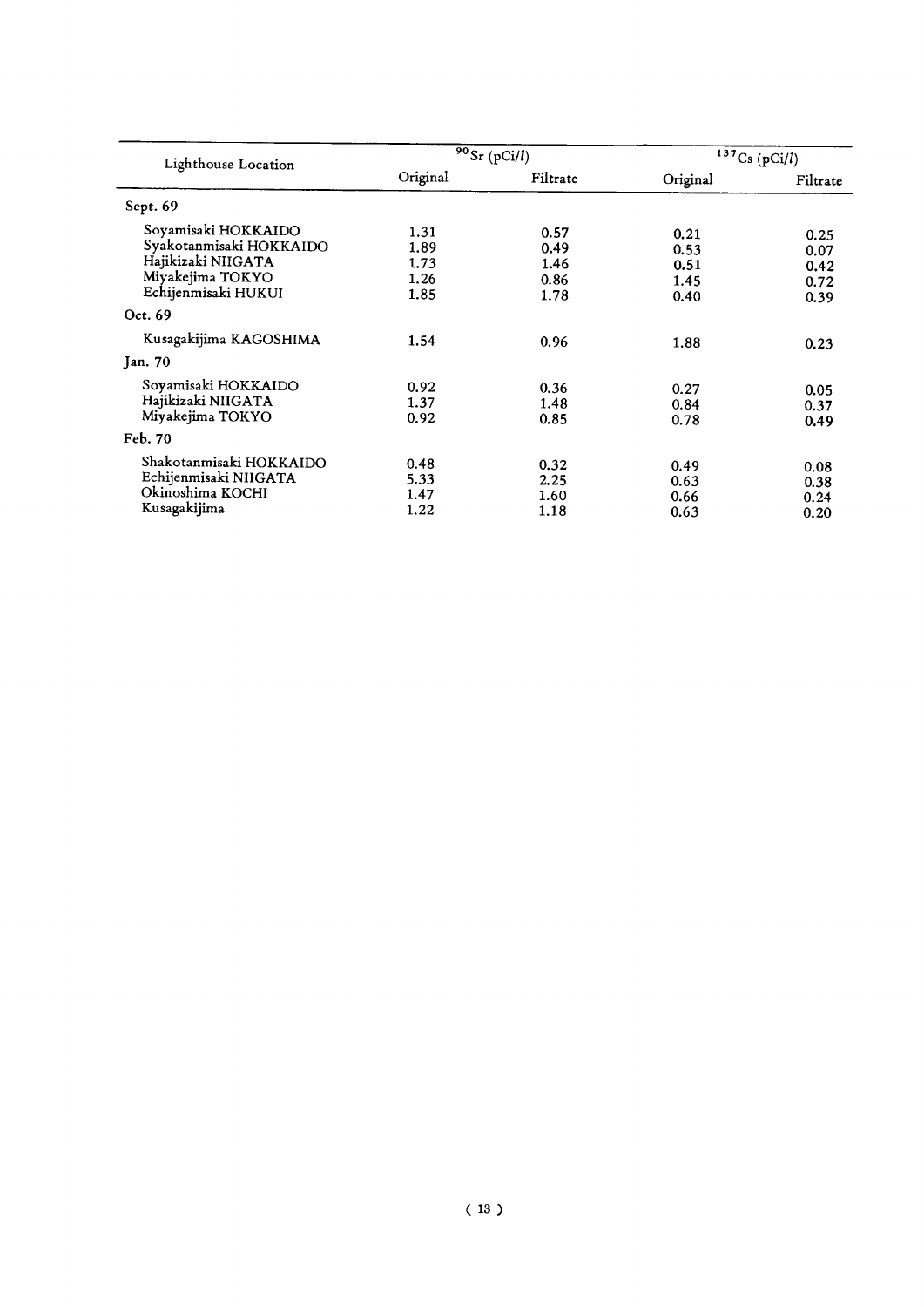### Dietary Data

#### Strontium-90 and Cesium-137 in Vegetables

(Japan Analytical Chemistry Research Institute)

Japan Analytical Chemistry Research Institute has analyzed the strontium-90 and cesium-137 content in vegetables obtained from 12 prefectures. Sampling locations are shown in Figure 6. The samples were taken twice at the same location during the harvest period. At the prefectural public health laboratories, several kgs of the fresh vegetable samples were washed with water, and the inedible parts removed, then only the edible parts ashed at 450°C. These samples were then sent to Japan Analytical Chemistry Research Institute and analyzed for strontium-90 and cesium-137 content, using the method recommended by Science and Technology Agency.

Results obtained during the period from May 1969 to March 1970 are shown in Table 6.



Table 6.  $90$  Sr and  $137$ Cs in Vegetables - May, 1969 to March, 1970 -By T. Asari, M. Chiba and M. Kuroda

(Japan Analytical Chemistry Research Institute)

(Continued from Table 4, Issue No. 24 of this Publication)

| Location            | Month             |            | Component (% by Weight) |          |          | $90$ Sr   | 137Cs    |          |
|---------------------|-------------------|------------|-------------------------|----------|----------|-----------|----------|----------|
|                     | Harvested         | Ash $(\%)$ | Ca $(\%)$               | K $(\%)$ | (pCi/kg) | (pCi/gCa) | (pCi/kg) | (pCi/gK) |
| (Spinach)           |                   |            |                         |          |          |           |          |          |
| Fukushima FUKUSHIMA | May '69           | 2.30       | 0.10                    | 0.60     | 23.8     | 23.8      | 25.8     | 4.30     |
| Okuma FUKUSHIMA     |                   | 1.65       | 0.11                    | 0.52     | 32.7     | 29.7      | 18.0     | 3.50     |
| Toyota AICHI        |                   | 2.23       | 0.10                    | 0.57     | 18.9     | 18.9      | 8.5      | 1.50     |
| Akabane AICHI       | $\cdots$          | 1.84       | 1.16                    | 0.58     | 67.2     | 42.0      | 10.2     | 1.80     |
| Fukui FUKUI         | $\bullet \bullet$ | 1.73       | 0,10                    | 0.58     | 30.4     | 30.4      | 7.2      | 1.20     |
| Tsuruga FUKUI       | $\bullet\bullet$  | 1.70       | 0.14                    | 0.45     | 46.7     | 33.4      | 20.0     | 4.50     |
| Tottori TOTTORI     |                   | 2.25       | 0.16                    | 0.70     | 42.1     | 26.3      | 9.7      | 1.40     |
| Kurayoshi TOTTORI   | $^{\prime\prime}$ | 1.95       | 0.10                    | 0.64     | 44.3     | 44.3      | 11.1     | 1.70     |
| Sapporo HOKKAIDO    | June '69          | 1.20       | 0.09                    | 0.38     | 23.3     | 33.2      | 11.8     | 3.10     |
| Asahikawa HOKKAIDO  |                   | 1.15       | 0.07                    | 0.34     | 16.1     | 23.0      | 9.1      | 2.70     |
| Fukushima FUKUSHIMA | Aug. '69          | 2.17       | 0.14                    | 0.64     | 29.1     | 20.8      | 25.0     | 3.90     |
| Okuma FUKUSHIMA     |                   | 2.17       | 0.08                    | 0.89     | 42.1     | 52.7      | 15.6     | 1.80     |
| Sapporo HOKKAIDO    | Oct. '69          | 1.77       | 0.14                    | 0.51     | 40.5     | 28.9      | 23.9     | 4.70     |
| Asahikawa HOKKAIDO  |                   | 1.57       | 0.12                    | 0.44     | 28.9     | 24.1      | 19.8     | 4.50     |
| Mito IBARAGI        | Nov. '69          | 1.62       | 0.08                    | 0.54     | 12.5     | 15.6      | 16.2     | 3.00     |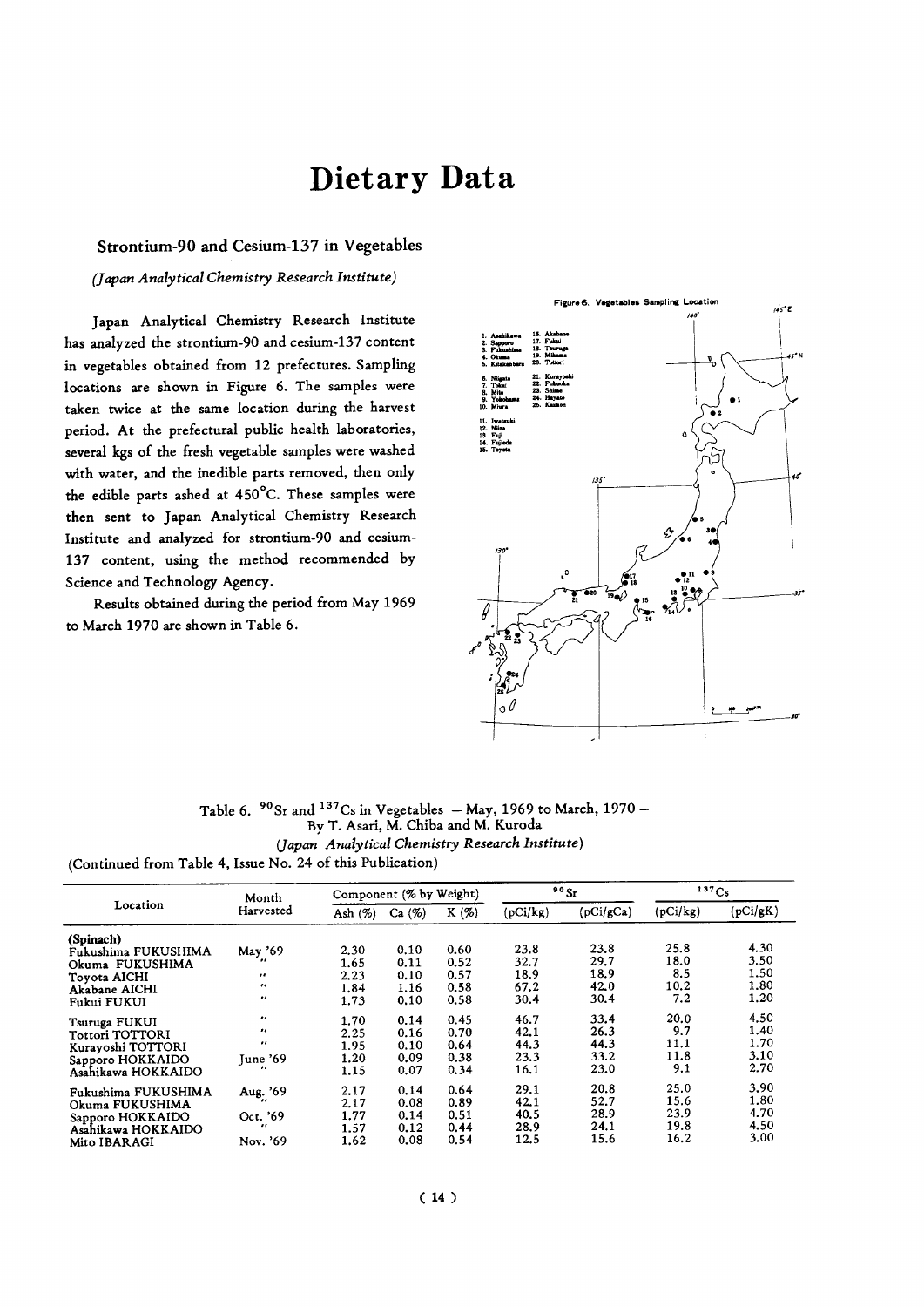| Location                                                                                             | Month                                                                        |                                      | Component (% by Weight)              |                                                   |                                             | $\cdot$ $\cdot$ Sr                     | 137Cs                                   |                                       |  |
|------------------------------------------------------------------------------------------------------|------------------------------------------------------------------------------|--------------------------------------|--------------------------------------|---------------------------------------------------|---------------------------------------------|----------------------------------------|-----------------------------------------|---------------------------------------|--|
|                                                                                                      | Harvested                                                                    | Ash (%)                              | Ca(%)                                | K $(\%)$                                          | (pCi/kg)                                    | (pCi/gCa)                              | (pCi/kg)                                | (pCi/gK)                              |  |
| Tokai IBARAGI<br>Fujieda SHIZUOKA<br>Fuji SHIZUOKA<br>Toyota AICHI                                   | .,<br>.,<br>٠.<br>$\cdot$                                                    | 1.65<br>1.73<br>2.35<br>1.35         | 0.13<br>0.09<br>0.21<br>0.08         | 0.59<br>0.45<br>0.53<br>0.54                      | 18.1<br>53.4<br>97.3<br>26.3                | 13.9<br>59.3<br>46.3<br>32.9           | 26.6<br>29.9<br>61.1<br>4.1             | 4.50<br>6.60<br>11.50<br>0.80         |  |
| Akabana AICHI                                                                                        | "                                                                            | 1.50                                 | 0.10                                 | 0.62                                              | 13.4                                        | 13.4                                   | 5.1                                     | 0.80                                  |  |
| Fukui FUKUI<br>Tsuruga FUKUI<br>Tottori TOTTORI<br>Kurayoshi TOTTORI<br>Shime FUKUOKA                | <br><br>.,<br><br>                                                           | 1.55<br>1.54<br>1.63<br>1.75<br>1.55 | 0.07<br>0.17<br>0.10<br>0.10<br>0.10 | 0.63<br>0.44<br>0.45<br>0.66<br>0.59              | 38.0<br>59.7<br>55.2<br>37.4<br>12.7        | 54.3<br>35.1<br>55.2<br>37.4<br>12.7   | 13.5<br>23.8<br>22.6<br>10.8<br>20.0    | 2.10<br>5.40<br>5.00<br>1.60<br>3.40  |  |
| Fukuoka FUKUOKA<br>Fukuoka FUKUOKA<br>Shime FUKUOKA                                                  | $\ddot{\phantom{a}}$<br>Dec. '69                                             | 1.40<br>1.53<br>1.58                 | 0.04<br>0.09<br>0.06                 | 0.50<br>0.62<br>0.62                              | 15.4<br>28.2<br>14.1                        | 38.4<br>31.3<br>23.4                   | 4.4<br>24.3<br>9.0                      | 0.90<br>3.90<br>1.50                  |  |
| (Japanese Radish Whole)                                                                              |                                                                              |                                      |                                      |                                                   |                                             |                                        |                                         |                                       |  |
| Iwatsuki SAITAMA<br>Fukushima FUKUSHIMA<br>Okuma FUKUSHIMA<br>Toyota AICHI<br>Akabane AICHI          | Apr. '69<br>May '69<br>$\ddot{\phantom{0}}$<br>.,                            | 1.07<br>0.73<br>0.73<br>0.77<br>1.02 | 0.04<br>0.02<br>0.02<br>0.02<br>0.02 | 0.41<br>0.22<br>0.27<br>0.31<br>0.42              | 8.30<br>4.90<br>26.90<br>10.30<br>16.30     | 20.7<br>24.4<br>134.7<br>51.7<br>81.7  | 7.80<br>7.10<br>4.20<br>6.60<br>2.10    | 1.90<br>3.20<br>1.60<br>2.10<br>0.50  |  |
| Yokohama KANAGAWA<br>Miura KANAGAWA<br>Fukuoka FUKUOKA<br>Shime FUKUOKA<br>Hayato KAGOSHIMA          | June '69<br>$\bullet$<br>$\pmb{\cdot}$<br>$\cdot$                            | 0.58<br>0.86<br>0.65<br>0.61<br>0.85 | 0.04<br>0.03<br>0.02<br>0.03<br>0.04 | 0.18<br>0.28 <sub>1</sub><br>0.21<br>0.27<br>0.31 | 11.70<br>14.70<br>8.70<br>7.80<br>11.20     | 29.3<br>49.1<br>43.5<br>26.0<br>28.1   | 11.80<br>9.20<br>3.60<br>2.90<br>14.20  | 6.50<br>3.30<br>1.70<br>1.30<br>4.60  |  |
| Kaimon KAGOSHIMA<br>Sapporo HOKKAIDO<br>Asahikawa HOKKAIDO<br>Kitakanbara NIIGATA<br>Niigata NIIGATA | $\ddot{\phantom{0}}$<br>July '69<br>$\bullet\bullet$<br>$\ddot{\phantom{a}}$ | 0.81<br>0.63<br>0.75<br>0.46<br>1.13 | 0.03<br>0.02<br>0.03<br>0.03<br>0.03 | 0.20<br>0.16<br>0.27<br>0.16<br>0.53              | 8.20<br>11.70<br>6.50<br>7.20<br>57.90      | 27.5<br>58.4<br>21.6<br>23.9<br>193.0  | 21.60<br>11.50<br>5.00<br>9.20<br>12.50 | 10.80<br>7.20<br>1.80<br>5.80<br>2.40 |  |
| Niiza SAITAMA<br>Fukushima FUKUSHIMA<br>Okuma FUKUSHIMA<br>Sapporo HOKKAIDO<br>Asahikawa HOKKAIDO    | .,<br>Oct. '69<br>Nov. '69                                                   | 0.70<br>0.60<br>0.61<br>0.59<br>0.49 | 0.03<br>0.05<br>0.03<br>0.04<br>0.03 | 0.25<br>0.19<br>0.26<br>0.19<br>0.17              | 4.80<br>7.90<br>27.90<br>36.80<br>24.60     | 16.1<br>15.8<br>93.0<br>92.1<br>81.9   | 5.00<br>4.90<br>4.80<br>14.80<br>14.90  | 2.00<br>2.60<br>1.80<br>7.80<br>8.80  |  |
| Niigata NIIGATA<br>Kitakanbara NIIGATA<br>Miura KANAGAWA<br>Fujieda SHIZUOKA<br>Fuji SHIZUOKA        | Nov. '69<br>$\bullet$<br>$\ddot{\phantom{a}}$<br>$\ddot{\phantom{0}}$        | 0.59<br>0.64<br>0.55<br>0.55<br>0.43 | 0.03<br>0.03<br>0.03<br>0.02<br>0.02 | 0.21<br>0.19<br>0.18<br>0.22<br>0.16              | 21.10<br>18.60<br>7.50<br>13.40<br>18.50    | 70.4<br>62.1<br>24.8<br>67.2<br>92.7   | 7.30<br>5.90<br>2.40<br>7.10<br>12.50   | 3.40<br>3.10<br>1.30<br>3.20<br>7.80  |  |
| Toyota AICHI<br>Akabane AICHI<br>Mihama FUKUI<br>Mihama FUKUI<br>Fukuoka FUKUOKA                     | <br>$\bullet\bullet$<br>$\bullet\bullet$<br><br>$\ddot{\phantom{a}}$         | 0.71<br>0.68<br>0.58<br>0.59<br>0.71 | 0.03<br>0.02<br>0.02<br>0.02<br>0.04 | 0.29<br>0.25<br>0.24<br>0.22<br>0.28              | 20.90<br>16.20<br>46.60<br>53.30<br>19.50   | 69.8<br>80.8<br>233.0<br>267.0<br>48.7 | 7.20<br>3.30<br>4.20<br>5.80<br>10.60   | 2.50<br>1.30<br>1.80<br>2.60<br>3.80  |  |
| Shime FUKUOKA<br>Yokohama KANAGAWA<br>Niiza SAITAMA<br>Iwatsuki SAITAMA<br>Hayato KAGOSHIMA          | $\ddot{\phantom{0}}$<br>Dec. '69<br><br><br>                                 | 0.55<br>0.62<br>0.72<br>0.62<br>0.50 | 0.05<br>0.04<br>0.04<br>0.03<br>0.03 | 0.14<br>0.20<br>0.27<br>0.23<br>0.19              | 7.60<br>16.70<br>17.50<br>9.30<br>16.70     | 15.3<br>41.6<br>43.8<br>31.0<br>55.7   | 9.60<br>6.40<br>4.30<br>6.30<br>5.20    | 6.90<br>3.20<br>1.60<br>2.70<br>2.70  |  |
| Kaimon KAGOSHIMA<br>Tsuruga FUKUI<br>Tsuruga FUKUI<br>Fuji SHIZUOKA<br>Fujieda SHIZUOKA              | ,,<br><br><br>Jan. '70                                                       | 0.60<br>0.56<br>0.64<br>0.37<br>0.97 | 0.03<br>0.04<br>0.02<br>0.03<br>0.05 | 0.20<br>0.11<br>0.23<br>0.13<br>0.37              | 13.60<br>137.10<br>140.30<br>14.30<br>24.10 | 45.3<br>343.0<br>70.2<br>44.4<br>48.3  | 7.60<br>22.00<br>11.80<br>9.00<br>9.00  | 3.80<br>20.00<br>5.10<br>6.90<br>2.40 |  |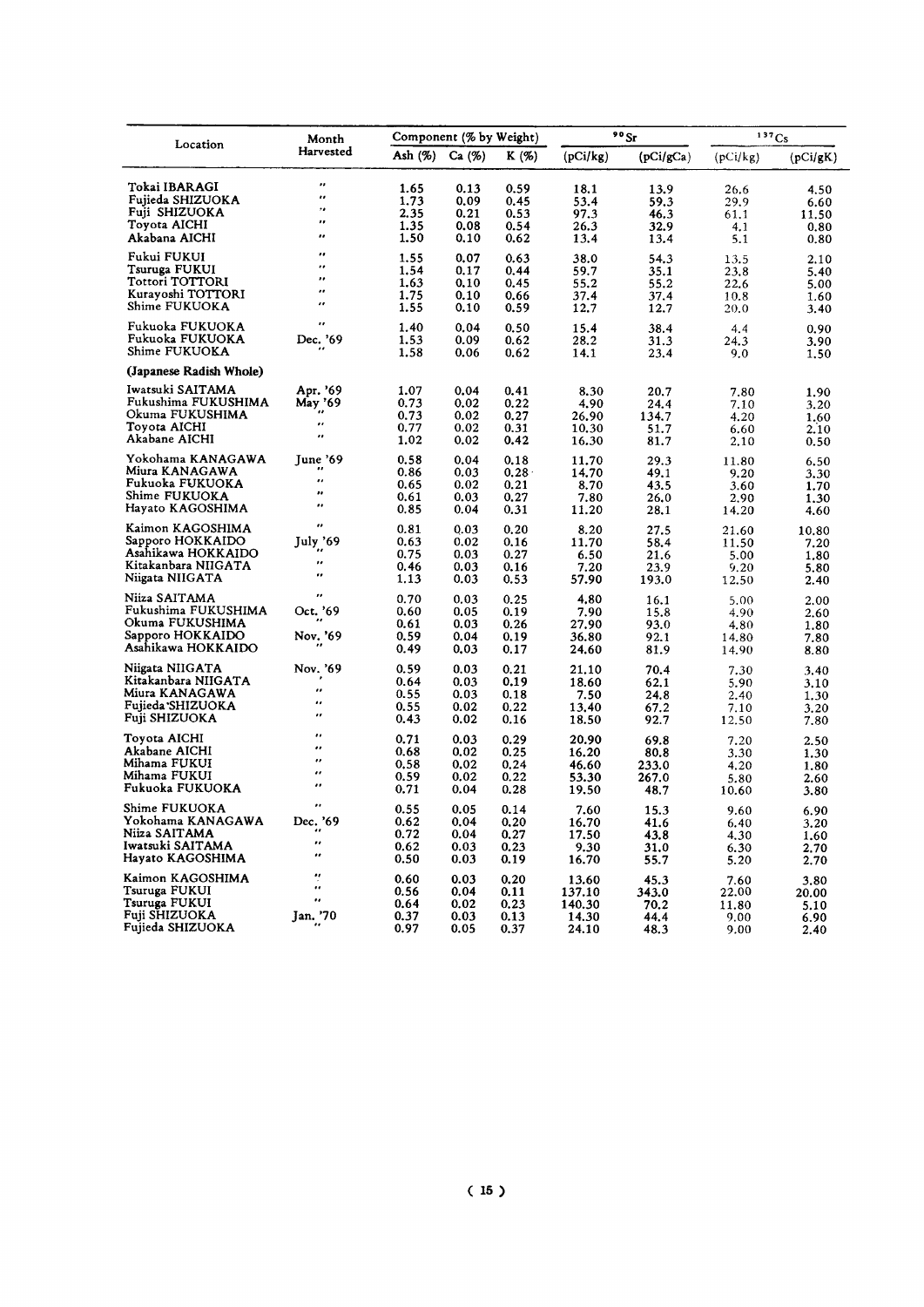#### Strontium-90 and Cesium-137 in Powdered Milk

#### (Japan Analytical Chemistry Research Institute)

Since 1969, Japan Analytical Chemistry Research Institute has analyzed the strontium-90 and cesium-137 content in powdered milk.

The samples were purchased on the open market from powdered milk producers.

The analysis of strontium-90 and cesium-137 content was carried out using the method recommended by Science and Technology Agency. Results obtained during the period from June 1969 to January 1970 are shown in Table 7.

| Table 7. $90$ Sr and $137$ Cs in Powdered Milk – June, 1969 to January 1970 – |
|-------------------------------------------------------------------------------|
| By T. Asari, M. Chiba and M. Kuroda                                           |
| (Japan Analytical Chemistry Research Institute)                               |

| (Continued from Table 3, Issue No. 24, of this Publication) |  |  |  |  |  |  |  |  |
|-------------------------------------------------------------|--|--|--|--|--|--|--|--|
|-------------------------------------------------------------|--|--|--|--|--|--|--|--|

| Purchase          |                   | Component (% by Weight) |          |         |            | 90Sr      | $137C_s$   |          |  |
|-------------------|-------------------|-------------------------|----------|---------|------------|-----------|------------|----------|--|
| Name of Producer  | Date              | Ash $(\%)$              | $Ca(\%)$ | $K(\%)$ | (pCi/100g) | (pCi/gCa) | (pCi/100g) | (pCi/gK) |  |
| <b>MORINAGA</b>   | Jun. 1969         | 3.76                    | 0.30     | 0.41    | 2.3        | 7.7       | 9.4        | 22.9     |  |
| $\bullet$         | ,,                | 2.34                    | 0.31     | 0.39    | 2.3        | 7.4       | 8.9        | 22.8     |  |
| $\bullet$         | $^{\prime\prime}$ | 2.32                    | 0.33     | 0.37    | 2.1        | 6.4       | 8.4        | 22.7     |  |
| <b>WAKODO</b>     | Aug. '69          | 2.60                    | 0.34     | 0.52    | 1.4        | 4.1       | 5.4        | 10.4     |  |
| YUKIJIRUSHI       | Oct. '69          | 2.40                    | 0.33     | 0.44    | 2.2        | 6.7       | 9.4        | 21.4     |  |
| <b>WAKODO</b>     | Nov. '69          | 2.56                    | 0.31     | 1.49    | 1.9        | 6.1       | 4.7        | 9.6      |  |
| $^{\prime\prime}$ | $\bullet$         | 2.51                    | 0.32     | 0.50    | 1.3        | 4.1       | 4.8        | 9.6      |  |
| $^{\prime\prime}$ | $\cdots$          | 2.62                    | 0.31     | 0.53    | 2.0        | 6.5       | 5.6        | 10.6     |  |
| YUKIJIRUSHI       |                   | 2.50                    | 0.31     | 0.49    | 2.1        | 6.8       | 11.3       | 23.1     |  |
| ,,                | Dec. '69          | 2.34                    | 0.31     | 0.46    | 2.0        | 6.5       | 10.1       | 22.0     |  |
| <b>MORINAGA</b>   | Jan. 1970         | 6.20                    | 0.96     | 1.14    | 4.3        | 4.5       | 19.4       | 17.0     |  |
| $\bullet$         | $\mathbf{r}$      | 6.24                    | 0.98     | 1.21    | 4.4        | 4.5       | 21.0       | 17.4     |  |
| $\lambda$         | $\bullet$         | 6.42                    | 0.94     | 1.16    | 3.8        | 4.0       | 18.3       | 15.8     |  |
| YUKIJIRUSHI       |                   | 2.36                    | 0.30     | 0.43    | 1.7        | 5.7       | 13.7       | 31.9     |  |
| MEIJI             |                   | 3.24                    | 0.54     | 0.59    | 3.2        | 5.9       | 9.4        | 15.9     |  |
| <b>MORINAGA</b>   | Feb. '70          | 6.20                    | 0.95     | 1.19    | 4.0        | 4.2       | 17.9       | 15.0     |  |
| $\cdots$          | $\bullet$         | 6.08                    | 0.98     | 1.19    | 7.5        | 7.7       | 62.5       | 52.5     |  |
| $\cdots$          | ,,                | 2.58                    | 0.35     | 0.51    | 2.2        | 6.3       | 13.1       | 25.7     |  |
| $\bullet\bullet$  | $\bullet$         | 2.52                    | 0.33     | 0.46    | 2.4        | 7.3       | 8.8        | 19.1     |  |
| $\bullet$         | $\pmb{\cdots}$    | 6.91                    | 1.01     | 1.14    | 3.9        | 3.7       | 17.1       | 15.0     |  |
| <b>MORINAGA</b>   | $\cdots$          | 6.04                    | 0.95     | 1.18    | 3.9        | 4.1       | 15.3       | 13.0     |  |
| YUKIJIRUSHI       | $\bullet$         | 2.32                    | 0.32     | 0.39    | 2.0        | 6.3       | 9.8        | 25.1     |  |
| MEIJI             | $\bullet$         | 3.26                    | 0.54     | 0.56    | 2.8        | 5.2       | 11.2       | 20.0     |  |
| $^{\prime}$       | $\cdots$          | 3.30                    | 0.52     | 0.65    | 4.8        | 9.2       | 29.0       | 44.6     |  |